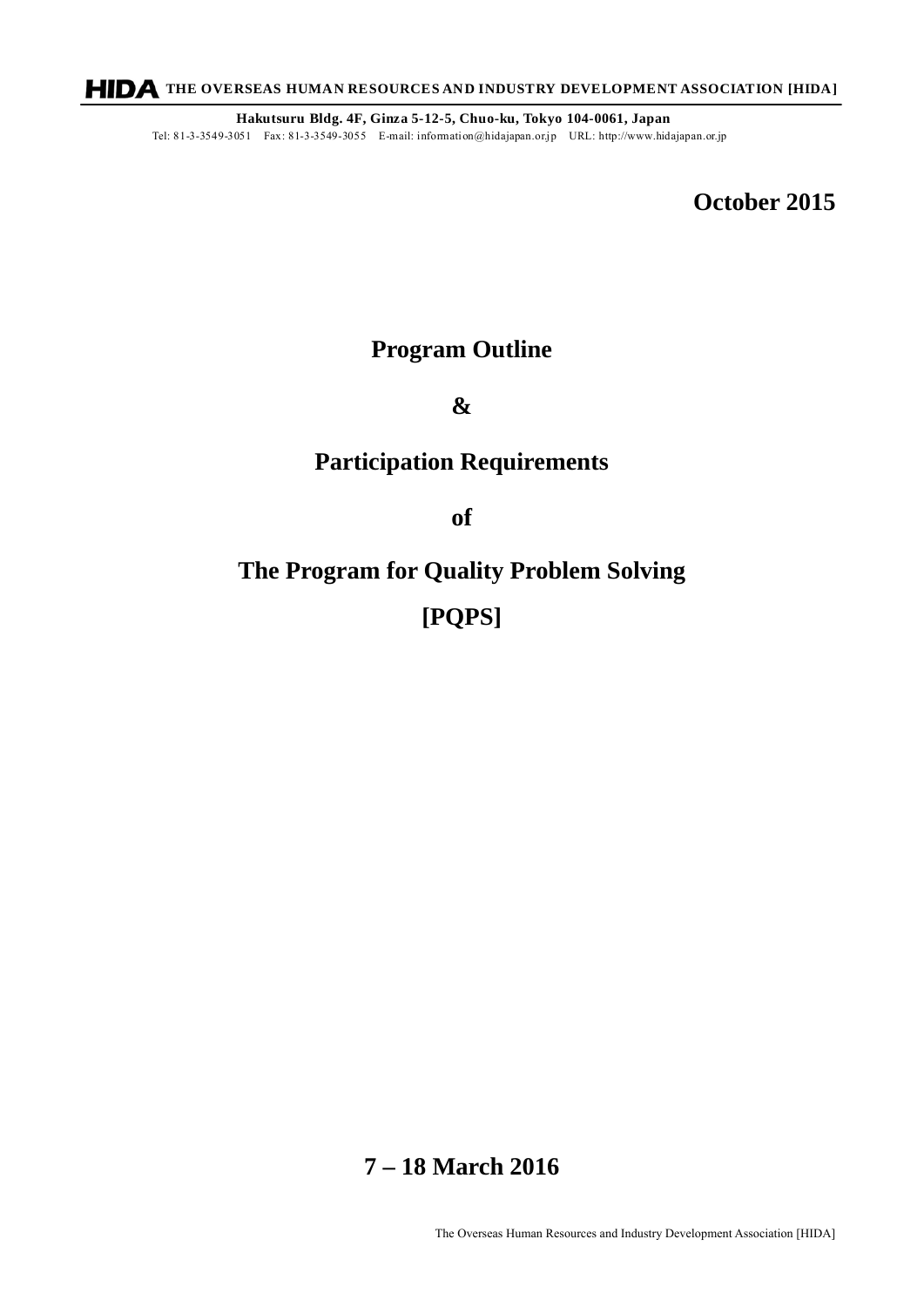#### 1. BACKGROUND OF THE PROGRAM:

The Overseas Human Resources and Industry Development Association (HIDA) is an organization for human resources development mainly in overseas countries to promote technical cooperation through training, experts dispatch and other programs. Through those programs, we aim at contributing to the mutual economic growth of developing countries and Japan as well as enhancing friendly relations between those countries.

HIDA was established in 1959 with the support of the Ministry of International Trade and Industry (which is the present Ministry of Economy, Trade and Industry: METI) as Japan's first technical cooperation organization on a private sector basis. More than 178,000 individuals from 170 countries have undergone our training in Japan, while the cumulative attendance at our overseas programs till the end of fiscal 2014 exceeded 196,000.

The Program for Quality Problem Solving (PQPS) is one of the management training courses which is conducted by the Overseas Human Resources and Industry Development Association (HIDA). This program is designed for all the developing countries to learn business management/administration techniques and their underlying ways of thinking, all of which are characteristics of Japanese companies. It also aims to strengthen and improve the problem-solving abilities of managers of companies in developing countries, with a view to improving quality.

#### 2. COUNTRY:

Please refer to the List of Target Countries and Regions. ( http://www.hidajapan.or.jp/jp/ikusei/files/taishokoku.pdf ) NOTE: The general-purposed web page enlists China, which is not a target country of this program.

#### 3. NUMBER OF PARTICIPANTS:

22 participants

#### 4. PARTICIPATION REQUIREMENTS:

Participants should have the following qualifications.

- (1) Participants should be, in principle, managers or supervisors in the manufacturing industry, who wish to acquire practical knowledge of techniques for improving quality and resolving important problems.
- (2) Participants should be, in principle, between 25 and 55 years of age, with three years or more of business experience.
- (3) Participants should be university graduates and/or have equivalent professional experience.
- (4) Participants should have a sufficient working knowledge of English.
- (5) Participants should be healthy enough to undergo an intensive training program in Japan.
- (6) Participants should be residing in the developing countries and/or regions.
- (7) Participants should not be students or armed forces personnel.
- (8) Former participants of HIDA training programs (ODA-funded programs) organized in Japan are not entitled to apply for any program which starts within six months (183 days) after they returned home.

#### Notes:

- (1) Participants shall attend all the events in the curriculum provided for each management training program.
- (2) Family members are not allowed to accompany participants on their journey in Japan.
- (3) Participants shall not request HIDA to arrange, nor arrange by themselves, any additional programs, and shall leave Japan and return to their home country soon after the completion of the program.
- (4) In the case of applications from other than Japanese-affiliated companies or local companies that hold local capital, the priority for selection may become lower.
- (5) Those who work in the national government (agency) or the local government (agency) are not eligible to participate in the HIDA management training programs, since the programs are mainly targeted at the people working in the companies/organizations in the private sector.
- (6) The number of participants from the same host company in Japan or the same sending company from overseas may be limited if there are more applicants than HIDA can accept.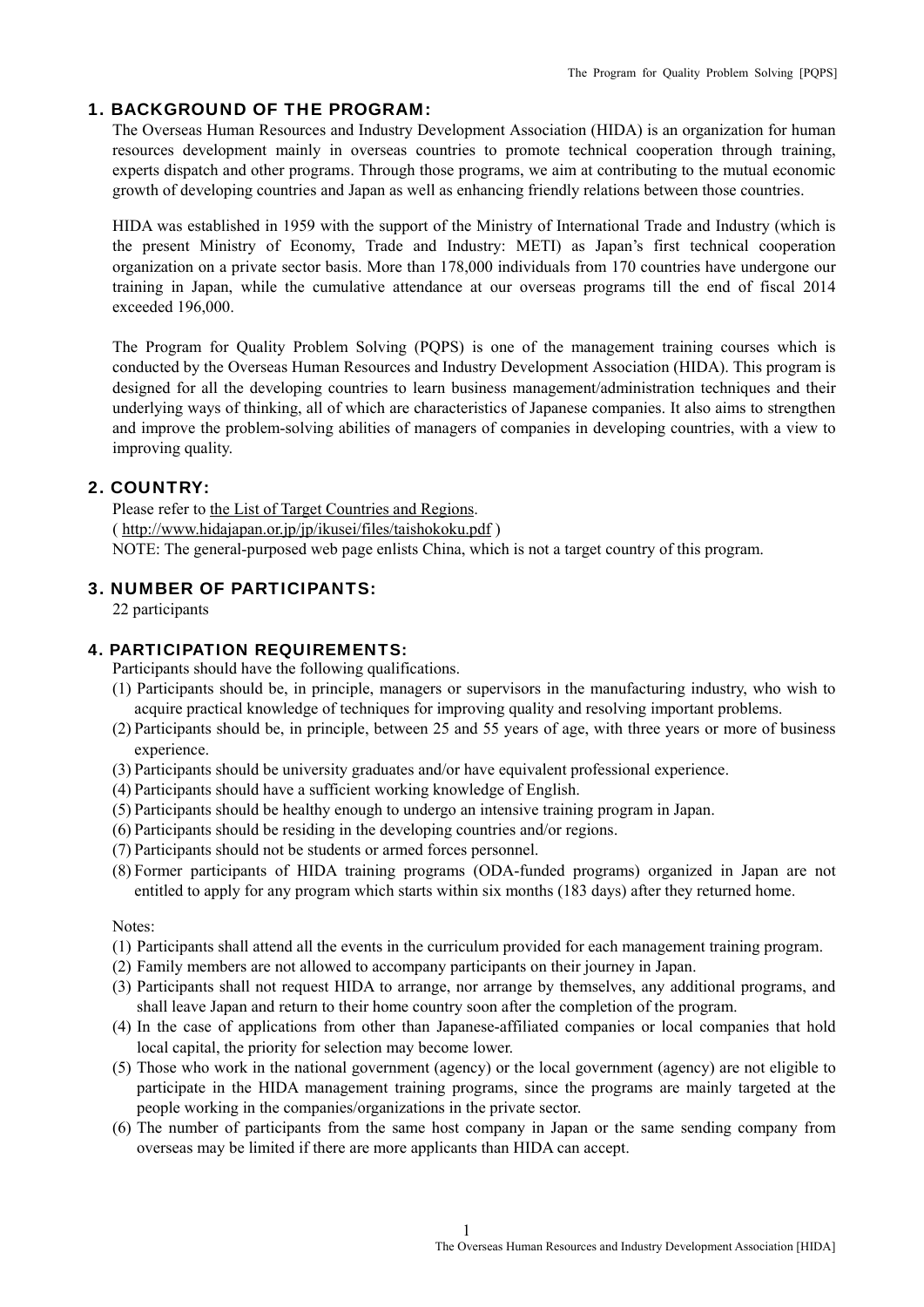#### 5. APPLICATION PROCEDURE:

The application procedures differ depending on whether an overseas company makes the application directly or a Japanese host company in Japan makes the application. Please see below for details.

#### 5-1) Application from overseas countries

Individual applicants should ensure the delivery of the following application documents to the Management Training Administration Group of HIDA listed in Item 10, **no later than 21 December 2015.** 

[Application Documents]

- (1) HIDA Training Application Form and Applicant's Personal Record (HIDA official form: Handwriting shall be avoided.)
- (2) Medical Check Sheet (HIDA official form: Handwriting shall be avoided.)
- (3) 2 copies of the applicant's photo (4 cm  $\times$  3 cm) (Please write the applicant's name on the back.)
- (4) A brochure of the applicant's company/organization
- (5) Photocopy of the applicant's passport \*If the applicant doesn't possess a passport, an election card, a driver's license or a photo ID issued by a public organization in the home country containing his or her full name (written in Roman block letter) and date of birth should be submitted instead.
- (6) Pre-Training Report and Readiness Test
- (7) Overseas Travel Insurance Consent Form
- (8) About the handling of Personal Information Concerning Trainees (HIDA official form) \*The applicant's signature is needed for authorization to proceed. In the absence of agreement, or failure of submission, course participation will not be granted.
- (9) About the Benefits of Management Training Program (HIDA official form) \*In principle, a representative of the applicant's employer shall fill in the questionnaires. \*The form is attached to the end of the outline.
- (10) Enquiry into Training Contract (For Japanese Joint-Venture-Companies and Companies exclusively funded by Japanese Enterprises)

Notes:

\*A soft copy of the application documents will not be accepted.

\*HIDA may ask the applicants to submit additional documents other than above listed, if necessary.

The formats are readily downloadable at our website. http://www.hidajapan.or.jp/en/ikusei/application.html

#### 5-2) Application from host companies in Japan

Please refer to below website (Japanese).

( http://www.hidajapan.or.jp/jp/ikusei/management/proc01.html )

 Host companies should ensure the delivery of application documents to the Training Administration Group of HIDA, the address of which appears in Item 10, **no later than 21 December 2015.** 

#### **[Screening Committee Meeting]**

The application documents will be forwarded to the HIDA Screening Committee, which will meet on **4 February 2016**, for official approval of participation. Those who have successfully passed the screening process will be notified when they receive the invitation documents.

Notes: If the number of participants is less than 11 as of 21 December 2015, HIDA may postpone or cancel this program.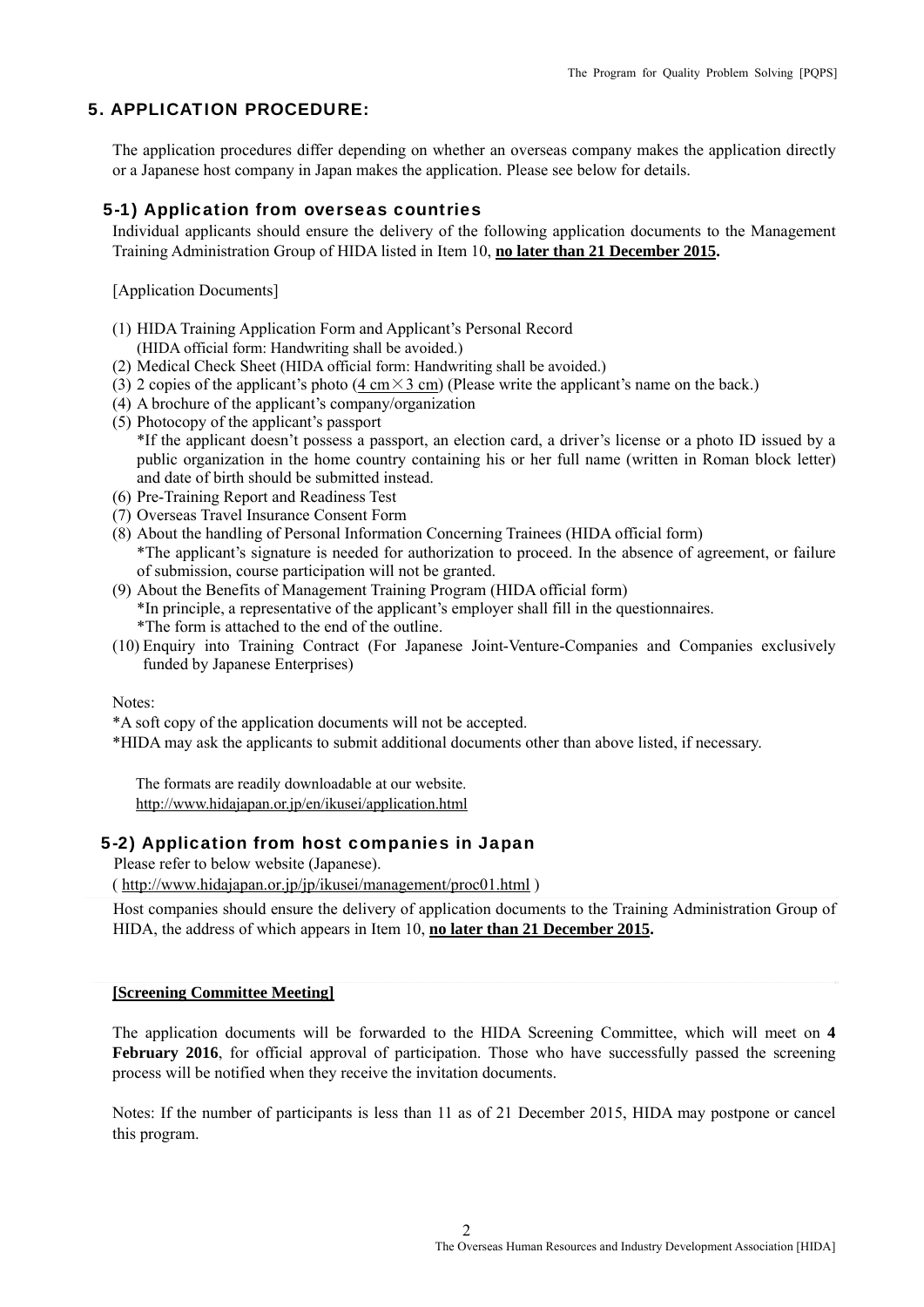#### 6. OUTLINE OF THE PROGRAM:

#### - OBJECTIVES

- (1) Through lectures and case studies focusing mainly on practical understanding of each step in QC stories, the program seeks to ensure that participants master approaches to the ways of utilizing QC problem-solving methods, which are indispensable as a basis of TQM.
- (2) The program seeks to ensure that participants improve their own ability to resolve quality problems in their workplaces.
- (3) The program aims to improve the ability of participants to lead and promote problem-solving activities in their workplaces.

#### - AIMS

This program aims to enable the participants to learn QC problem-solving methods intensively, which are considered as key factor in Japanese way of TQM. Considering that it is rather difficult to use QC problem-solving methods in a practical manner if you only understand a general outline of the methods, this program provides the participants with practical training in the methods. Via this, it will provide the opportunity to develop key persons who will be the core person in companies to promote QC problem-solving methods in practical way.

#### - CONTENTS

To achieve the above-mentioned aims, in this program participants will study the following contents after studying the theory behind QC problem-solving methods.

- (1) Theoretical lecturers and many practices about useful techniques and methods for each steps in problem-solving.
- (2)Combined exercises of techniques and methods for advanced problem-solving.
- (3) Actual experience of problem-solving steps through exercises using actual case studies.

As one of the characteristics of this program, in each exercise participants can receive careful, detailed guidance from a number of lecturers. Moreover, participants will visit Japanese companies that are practicing excellent quality activities, to learn about examples of those activities. Furthermore, a special lecture will be delivered by Dr. Kano, who is the most prominent figures in the TQM field, and this will give participants a wider view of the theme.

This curriculum focuses on "What should I do and how should I do it?", based on the positions of both managers and staff involved in the promotion of TQM and quality management, so it can be put into practice immediately after participants return to their home countries.



The course will usually consist of three hours in the morning and three hours in the afternoon. Group discussions may take place after dinner. Please see the draft timetable for further details.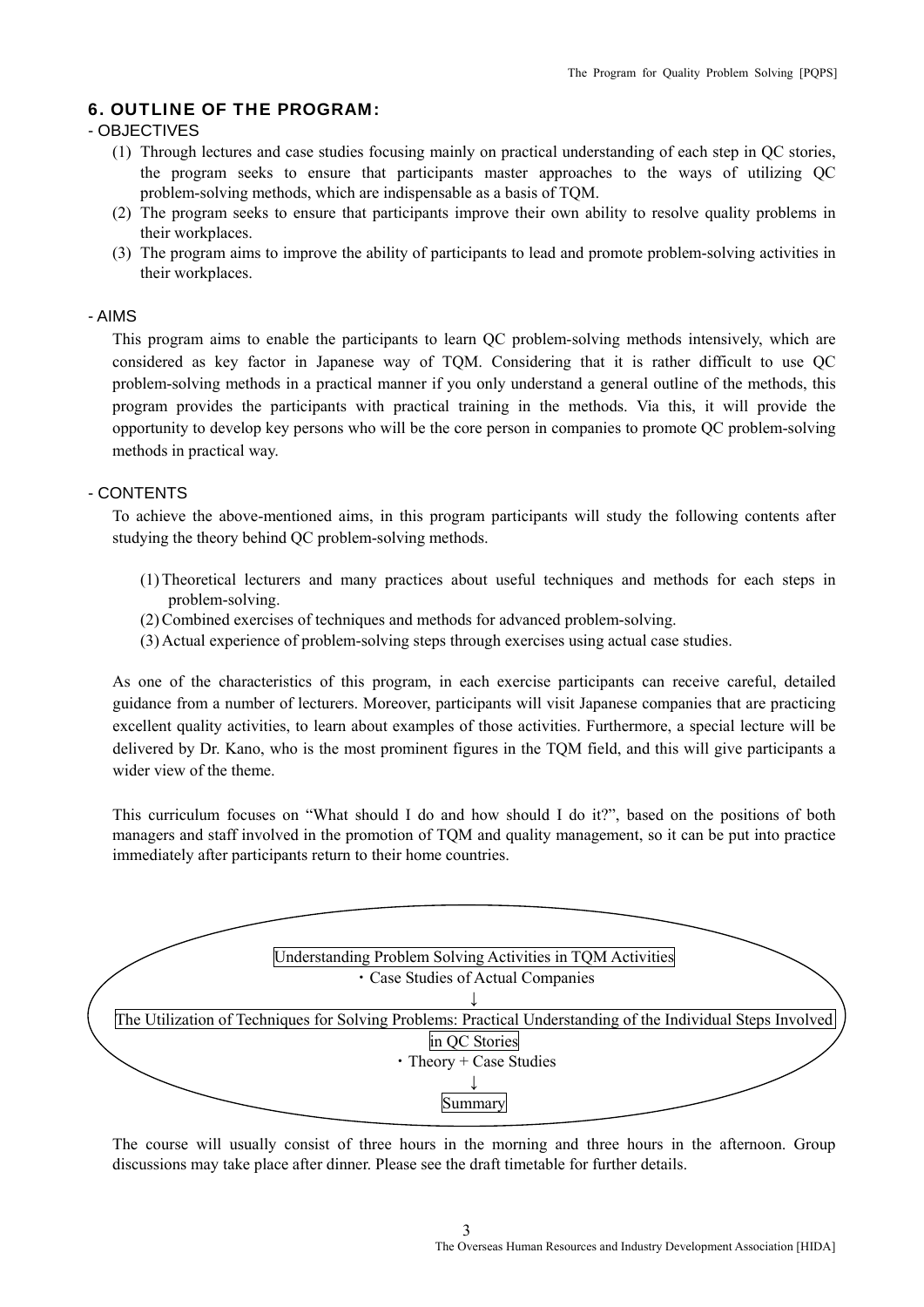#### - DURATION

7 – 18 March 2016 (2 weeks)

#### - LANGUAGE

All lectures, company visits and exercises will be conducted in English or Japanese with translation into English. The program documents and training materials will be prepared in English.

#### - PROGRAM DIRECTOR

#### **Dr. Noriaki Kano**

 Professor Emeritus, Tokyo University of Science Honorary Chairperson, Asian Network for Quality (ANQ) Chairperson, Selection Committee for Deming Prize for Individuals Board Member, Union of Japanese Scientists and Engineers (JUSE) Honorary member, Japanese Society for Quality Control (JSQC) Honorary Member, International Academy for Quality (IAQ) Honorary Member, the American Society for Quality (ASQ) Foreign Honorary Adviser, China Association for Quality (CAQ) Committee Member, Deming Application Prize (1978 -2010), Chairperson (2004-2007) President (2000-2002), Japanese Society for Quality Control (JSQC) Auditor, Sekisui Chemical Co., Ltd. (2003-2009) Board Director, Komatsu Co., Ltd. (2008-2014) Chair Professor, Chung Yuan Christian University (Taiwan) (2006 -2012) Board Member, Overseas Human Resources and Industry Development Association (HIDA) (2007-2012)

Dr. Kano is one of the most prominent figures in the TQM field in Japan. His numerous research results, such as "The House of TQM" and "Attractive Quality and Must-Be Quality (Kano Model)", and "The Task Achieving QC Story" have brought him an international reputation. He has published more than 300 research papers and books. He is renowned throughout the world as the founder of the "Kano Model." He was awarded the 1997 Deming Prize for Individuals by the Deming Prize Committee (JUSE), the 1997 Deming Lecturer by the American Statistical Association (ASA), the 2002 E. Jack Lancaster Medal and the 2006 E. L. Grant Medal by the American Society for Quality (ASQ), the 2009 Distinguished Service Medal, and the 2014 A. V. Feigenbaum Lifetime Achievement Medal, the highest distinction for service from ASQ for the lifetime contribution to the quality movement. In 2009, the Kano Quality Award was established by the Technology Promotion Association in Thailand for excellent and successful companies in management based on TQM. In 2010, Ishikawa-Kano Award named after Dr. Kano has been established by the Asian Network for Quality (ANQ) for individuals who have made great contribution to the development of quality in Asia.

#### - PROGRAM DIRCTOR

#### **Mr. Yukihiro Ando**

TQM Consultant Lead Examiner, the Deming Prize Committee Academician, International Academy for Quality (IAQ) Board Member, the Japanese Society for Quality Control (JSQC) Honorary Advisor, Saitama Region QC Circle Member of the Committee on the Domestic Response to ISO/TC176

Mr. Yukihiro Ando has been offering his expertise as a TQM consultant for many years to a large number of companies in both manufacturing and service sectors both at home and abroad, of which 25 companies have been awarded the Deming Application Prizes. He is a lecturer for quality management seminars held by organizations such as the Union of Japanese Scientists and Engineers, and has established a reputation as a lecturer who gives practical, enjoyable lectures. He has published many books on TQM. He was awarded the 1987 and 1997 Nikkei QC Literature Prizes, and the 2010 Distinguished Service Award for Promoting Quality Control from the Japan Society for Quality Control. His book published in 2010 "Daily Management - The TQM way" was awarded 2011 Masing Medal from International Academy for Quality.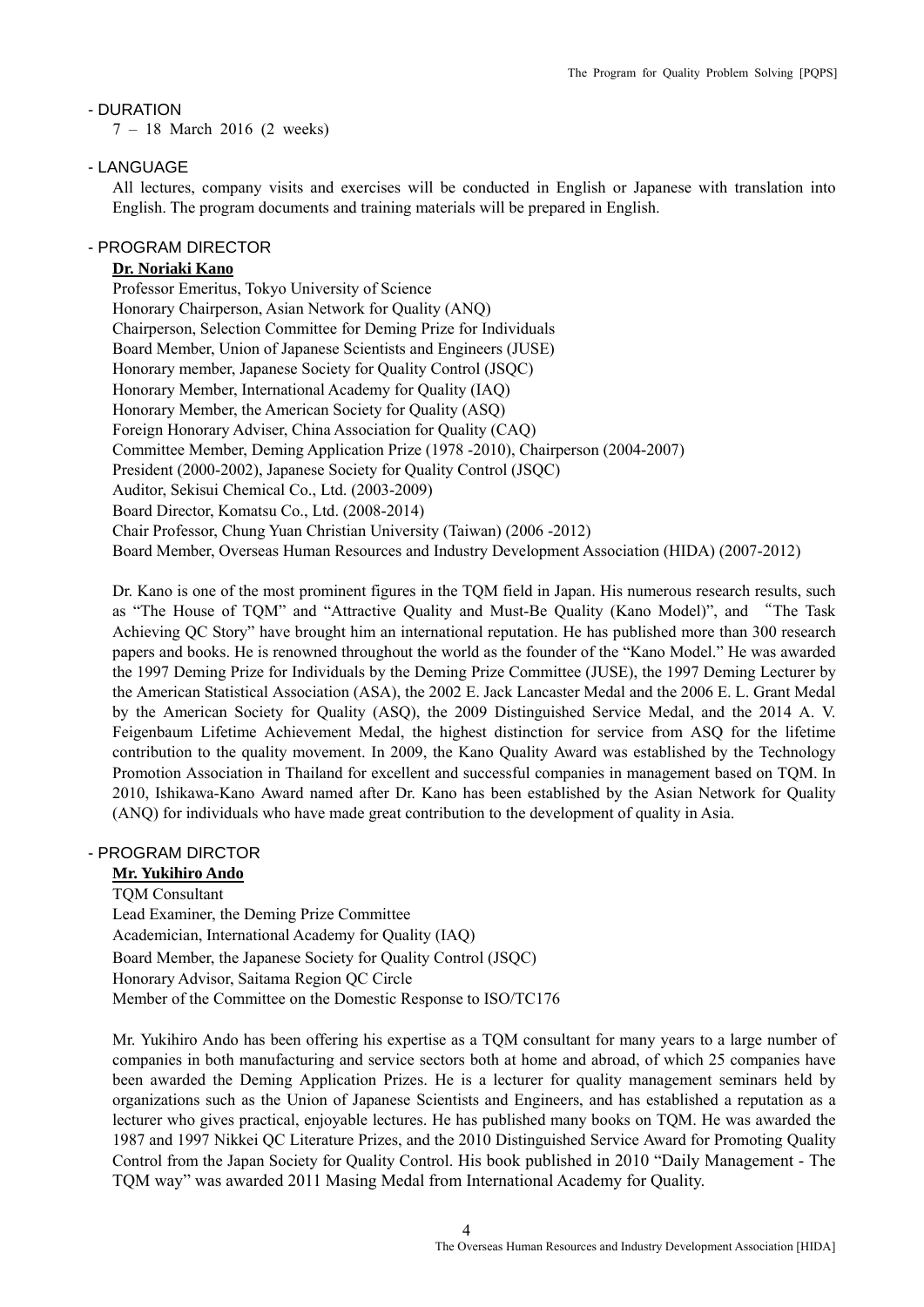#### - COURSE PLANNING COMMITTEE

| Dr. Kazuyuki Suzuki   | Professor, Department of Systems Engineering, the University of                                          |
|-----------------------|----------------------------------------------------------------------------------------------------------|
|                       | Electro-Communications                                                                                   |
| Dr. Tomomichi Suzuki  | Professor, Department of Industrial Administration, Faculty of Science and                               |
|                       | Technology, Tokyo University of Science                                                                  |
| Dr. Satoko Tsuru      | Professor, Healthcare Social System Engineering Laboratory, School of                                    |
|                       | Engineering, the University of Tokyo                                                                     |
| Mr. Yoshihisa Matsuda | Registered Consulting Engineer (Quality Management)                                                      |
|                       | Lecturer, Tokyo University of Science                                                                    |
|                       | Dr. Masahiko Munechika Professor, Faculty of Science and Engineering, Associate Dean, School of Creative |
|                       | Science and Engineering, Waseda University                                                               |

#### -TRAINING LOCATION AND ACCOMMODATION

**HIDA Tokyo Kenshu Center (TKC)** <may change in consideration of various factors> http://www.hidajapan.or.jp/en/center/about/tkc.html

30-1, Senju-azuma 1-chome, Adachi-ku, Tokyo 120-8534, Japan

Tel: 81-3-3888-8231 (Reception) Fax: 81-3-3888-0763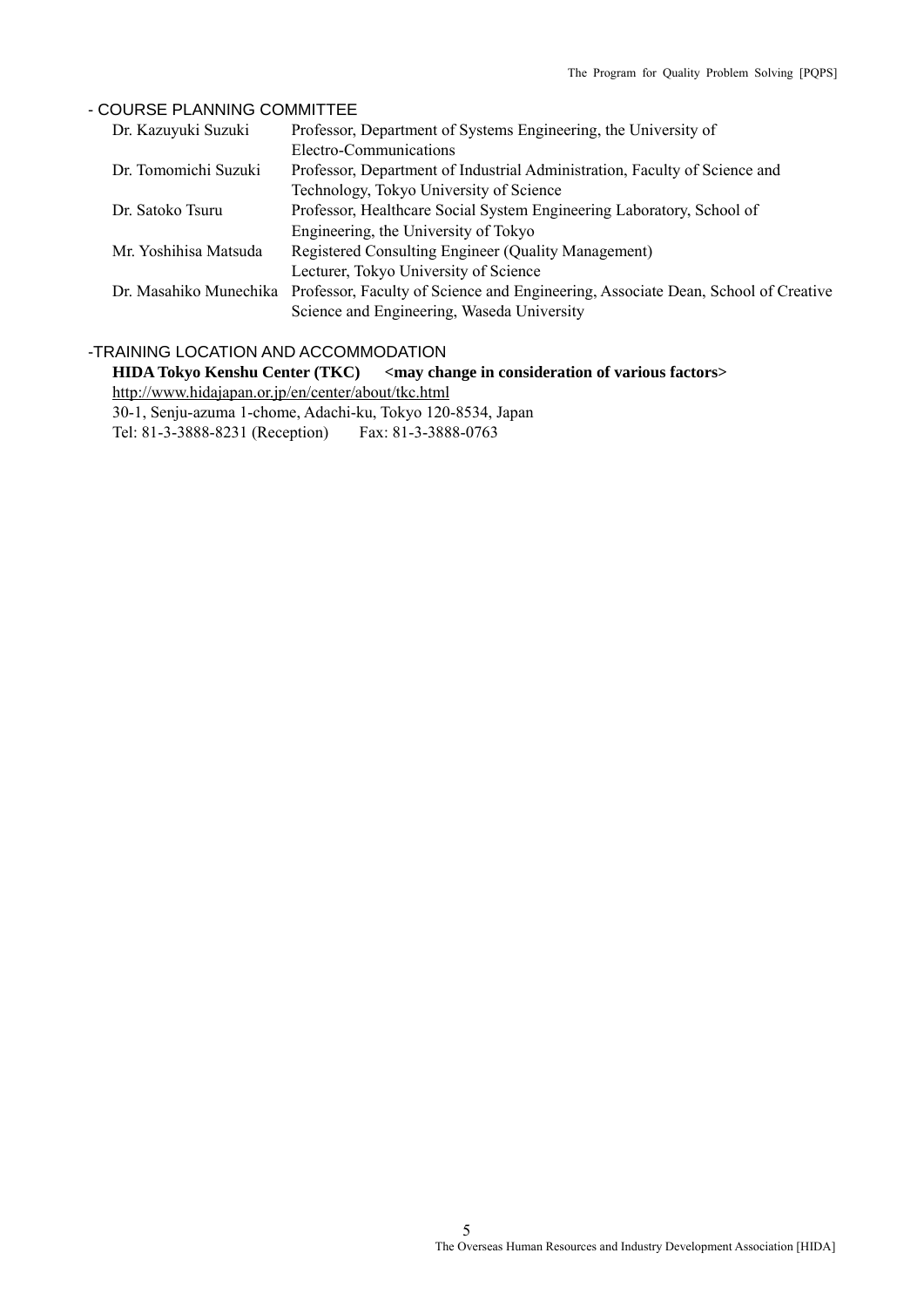#### **Tentative Schedule of The Program for Quality Problem Solving [PQPS]**

7 - 18 March 2016 HIDA Tokyo Kenshu Center<To Be Determined>

| <b>Date</b>      |                                                                                                                    | <b>Morning Session</b>                                                                                        | <b>Afternoon Session</b>                                                                                                                                  |
|------------------|--------------------------------------------------------------------------------------------------------------------|---------------------------------------------------------------------------------------------------------------|-----------------------------------------------------------------------------------------------------------------------------------------------------------|
| 6 Mar.<br>(Sun.) | (Arrival in Japan)                                                                                                 |                                                                                                               |                                                                                                                                                           |
| 7<br>(Mon.)      | Orientation/<br>Opening<br>Ceremony                                                                                | LECTURE:<br>Course Overview/<br>Introduction to TQM<br>The Importance of Problem<br><b>Solving Activities</b> | <b>LECTURE &amp; EXERCISE:</b><br>-Approaches to and Ways of Implementing Problem<br>Solving                                                              |
| 8<br>(Tue.)      | <b>LECTURE &amp; EXERCISE:</b><br>"Observation" and Technique                                                      | - Check Sheets and Pareto Diagrams                                                                            | LECTURE & EXERCISE: "Analysis" and Technique<br>-Cause-and-Effect Diagrams<br>LECTURE & EXERCISE: "Standardization" and Its<br>Techniques                 |
| 9<br>(Wed.)      | <b>COMPANY VISIT:</b>                                                                                              | - Improvement Activities Through QC Circles<br>- Case Study of Promoting QC Circle Activities                 |                                                                                                                                                           |
| 10<br>(Thu)      | LECTURE & EXERCISE:<br><b>Instructions for Statworks</b><br>"Observation" and Technique                            | - How to Read and Draw a Histogram                                                                            | <b>LECTURE &amp; EXERCISE:</b><br>"Observation" and Technique<br>- How to Read and Draw a Histogram                                                       |
| 11<br>(Fri.)     | <b>LECTURE &amp; EXERCISE:</b><br>"Analysis" and Its Techniques<br>- How to Draw a Scatter Diagram/ Stratification |                                                                                                               | LECTURE & EXERCISE: "Analysis" and Its<br>Technique - Regression Analysis/<br>LECTURE & EXERCISE: Combined Exercise 1<br>- Histogram and Scatter Diagrams |
| 12 (Sat.)        | Day Off                                                                                                            |                                                                                                               |                                                                                                                                                           |
| $13$ (Sun.)      | Day Off                                                                                                            |                                                                                                               |                                                                                                                                                           |
| 14<br>(Mon.)     | LECTURE & EXERCISE:<br>"Observation" and Technique<br>- Control Charts                                             |                                                                                                               | <b>LECTURE &amp; EXERCISE:</b><br>"Observation" and Technique<br>- Control Charts                                                                         |
| 15<br>(Tue.)     | <b>LECTURE &amp; EXERCISE:</b><br>Combined Exercise 2<br>- Histogram and Control Charts                            |                                                                                                               | <b>LECTURE &amp; EXERCISE:</b><br>-Introduction of Company Visit/<br><b>LECTURE &amp; EXERCISE:</b><br>-Pre-Discussion of Company Visit                   |
| 16<br>(Wed.)     | <b>COMPANY VISIT:</b><br>-Problem Solving Case Study                                                               |                                                                                                               |                                                                                                                                                           |
| 17<br>(Thu.)     | -Guidance to the Case Study                                                                                        | <b>EXERCISE: Comprehensive Case Study</b>                                                                     | <b>EXERCISE: Comprehensive Case Study</b><br>-Preparation for Reports by group                                                                            |
| 18<br>(Fri.)     | <b>EXERCISE: Comprehensive Case Study</b><br>-Presentation/ Q and A                                                |                                                                                                               | LECTURE: Special Lecture "Advanced Quality<br>Theory" /<br><b>Closing Ceremony</b>                                                                        |
| 19<br>(Sat.)     | (Departure from Japan)                                                                                             |                                                                                                               |                                                                                                                                                           |

Remarks:

- (1) The above schedule is subject to change due to the convenience of lecturers and cooperating companies, or for other unavoidable reasons.
- (2) Several group discussion sessions may be arranged in the evening.
- (3) Though Saturday and Sundays are days off in general, lectures may be scheduled if deemed necessary.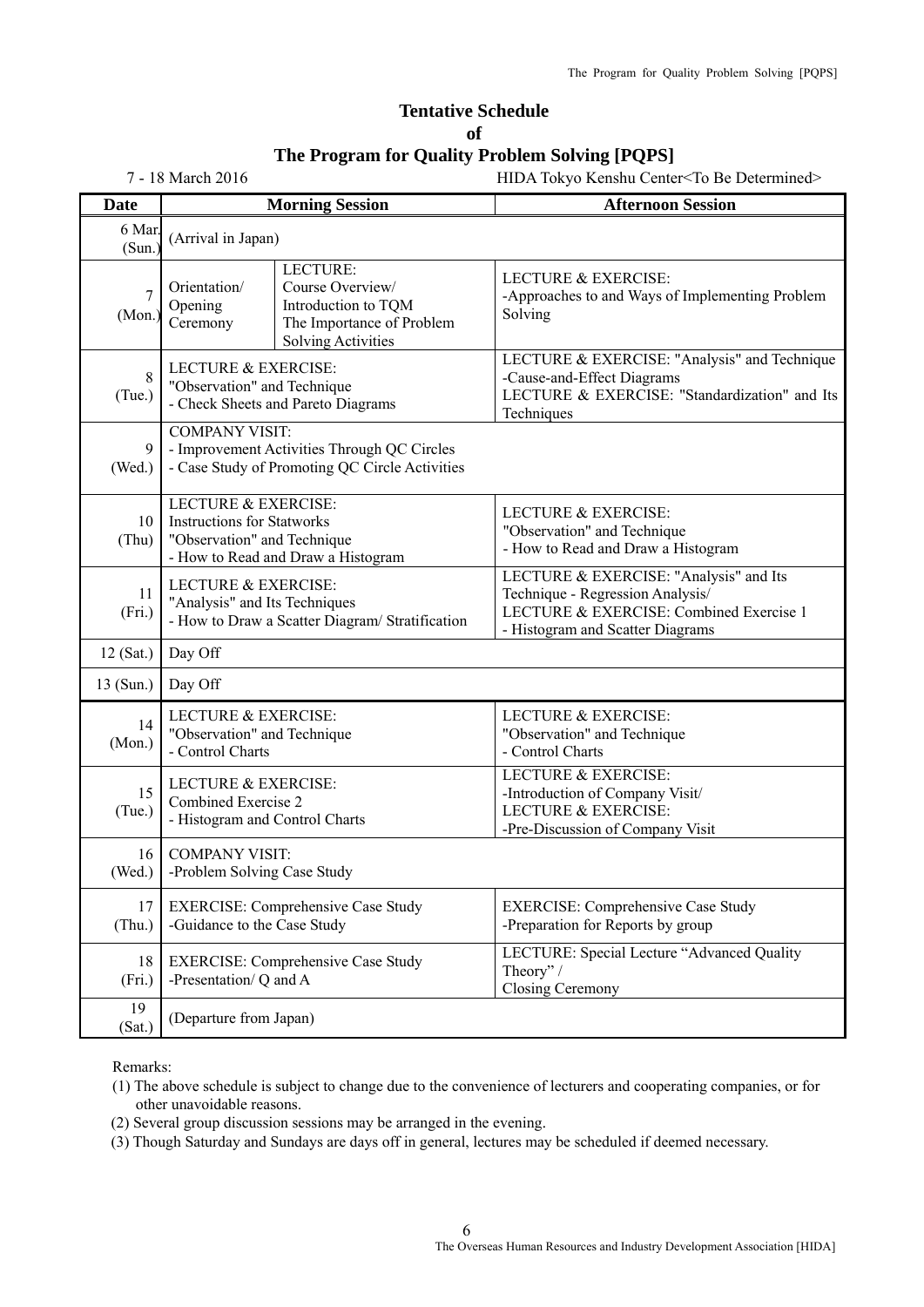#### 7. Arrival and Departure Dates:

Participants in principle are requested to arrive in Japan the day before the commencement of the training program and leave Japan the day after the final day of the program.

#### 8. TRAINING COSTS (Application from overseas countries):

The training costs and the procedures for the settlement differ depending on whether an overseas company makes the application directly or a Japanese host company in Japan makes the application. The following is an explanation of the case of application directly from an overseas country. In the case of application from a Japanese host company in Japan, please contact the 'Training Administration Group' listed in 10. FURTHER INFORMATION.

#### 8-1) Outline

HIDA training programs are financed by Official Development Assistance (ODA) subsidies from the Japanese Ministry of Economy, Trade and Industry (METI) together with the Participation Fee from the participants themselves.

The Training Costs will vary in accordance with the actual airfare and participants' staying days. Therefore, the Participation Fee will be finalized after their arrival in Japan by submitting the actual air ticket and the receipt. The international Travel Expenses have an upper limit called Standard Airfare Limits, which depend on the country and the region as shown in Table 2.

The Estimates of the Participation Fee for the countries of Category 1\* and for the countries in Category 2\* are shown in Tables 1-1 and 1-2. Please refer to Table 3 "List of Target Countries and Regions" for the classification of category 1 and category 2.

Participants will be requested to pay the Participation Fee in Japanese Yen in cash to HIDA after their arrival in Japan.

\*Please note that the subsidy from the Japanese government will be applicable from the day before the commencement of the training program to the final day of the training program in principle.

#### 8-2) Breakdown

The Training Costs are the total amount of expenses to invite a participant to a training program in Japan. It is the sum of 1. Allowance Costs, 2. Course Implementation Costs, and 3. Domestic Travel Allowance. The Participation Fee, the amount that participants should bear, consists of Contribution to Allowance Costs and Contribution to Course Implementation Costs.

#### **1. Allowance Cost**

Allowance cost is composed of the following items.

The Contribution to Allowance Costs for the participants from the countries in Category 1 is 1/3 of the Allowance Costs. Participants from the countries in Category 2 do not have to pay the Contribution to Allowance Costs.

#### **(1) International Travel Expenses**

- The subsidy from the Japanese government will cover the actual airfare up to the Standard Airfare Limits (the HIDA's Standard Airfare Limits for FY2015 is shown in Table 2.). International travel expenses are provided if an air ticket and its receipt satisfy the required conditions; they are not provided if the conditions are not satisfied or the participant is travelling on a free ticket.
- Participants should purchase their own round-trip air tickets. Please refer to "Guidelines for Purchase of

7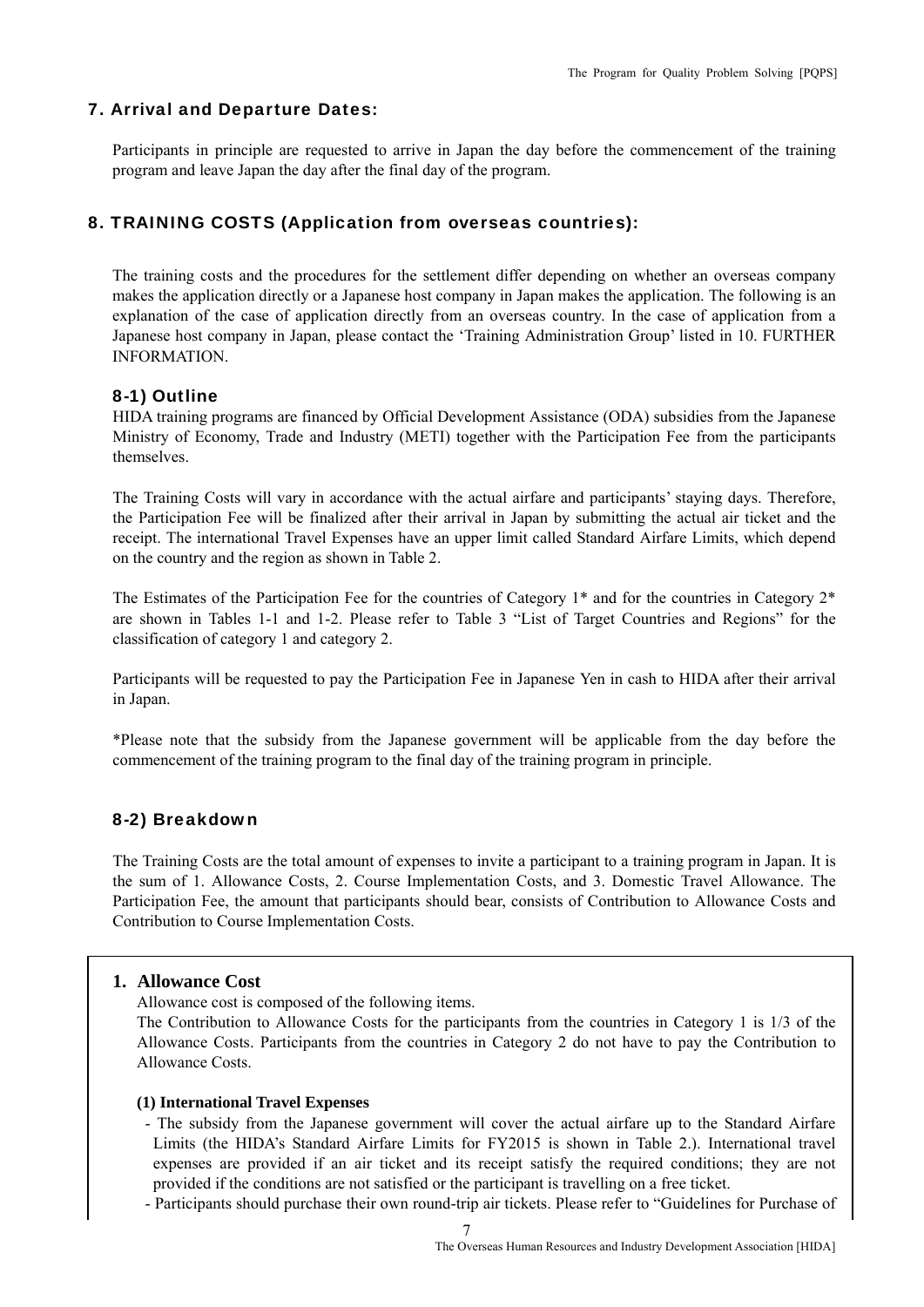Air Tickets by the Participant" for the arrangement and the method of reimbursement for details.

- A participant is not allowed to overstay at city(ies) of a third country between participant home country and Japan for any reasons other than flight convenience. In such a case, HIDA might not reimburse the International Travel Expenses to the participant.

#### **(2) Accommodation and Meal Allowance**

- At the HIDA Kenshu Center
- During the training period, participants will be accommodated at a HIDA Kenshu Center. HIDA will provide a participant with accommodation in a single room to the value of ¥8,850 per day with meals (lunch, dinner and breakfast), while the participant stays at a HIDA Kenshu Center.
- For the arrival day, HIDA will provide a participant with accommodation to the value of ¥8,030 per day with dinner and breakfast at a HIDA Kenshu Center.
- Please note that HIDA Kenshu Center canteens are closed on Sundays. The participant will receive ¥2,570 in cash per day for meals to cover the day of closure.

#### **(3) Personal Allowance**

- HIDA will pay ¥820 per day in cash to a participant.

#### **2. Course Implementation Costs**

Course Implementation Costs, which is the cost to carry out a 2-week HIDA Management Training Program, is ¥350,000 and the Contribution to Course Implementation Costs (the amount participants should bear) is ¥148,000.

#### **3. Domestic Travel Allowance**

- Expenses for a part of transportation fee between international airport in Japan and HIDA Kenshu Center
- HIDA will pay ¥5,260 in cash to a participant for the cost of travel between Narita international Airport (Tokyo) and HIDA Tokyo Kenshu Center (TKC).

#### **Contribution to HIDA's Administration Cost**

HIDA would like to ask the participants to support us by giving us ¥30,000 per participant as Contribution to HIDA's Administration Cost.

This contribution is not obligatory, however, it would be highly appreciated if you could understand the purpose of the contribution and give us the above amount of money in addition to the Participation Fee.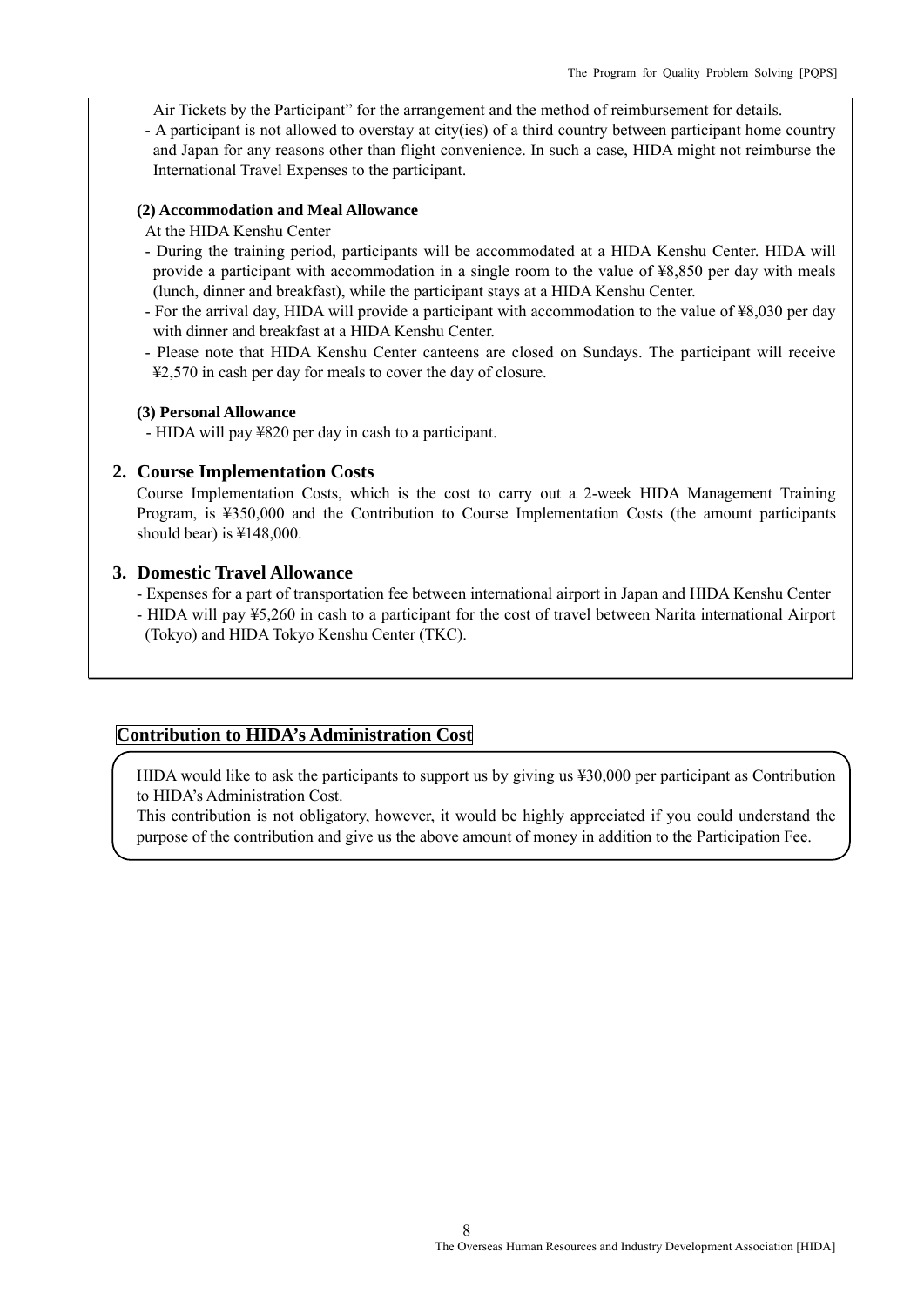## **[Table 1-1] Estimate of the Fees and Costs [Category 1 Country]**

# **Country: Thailand Management Training Course: 2 -week Course**

**International Travel Expenses: Bangkok - Narita /Japan, Roundtrip**

|                                                                               |                                    |                                | (Japanese Yen)                |
|-------------------------------------------------------------------------------|------------------------------------|--------------------------------|-------------------------------|
| <b>Training Costs</b>                                                         |                                    | Total Amount   ODA Subsidy     | Participation<br>Fee          |
| 1. Allowance Costs<br><breakdown allowance="" cost="" of=""></breakdown>      | 214,890<br><breakdown></breakdown> | 143,260<br>$\lceil 2/3 \rceil$ | 71,630<br>$\lceil 1/3 \rceil$ |
| (1) International Travel Expenses<br>(2) Accommodation and Meal Allowances    | 90,000                             |                                |                               |
| a. [at the HIDA Kenshu Center]<br>$8,030 \times 1$ day (Arrival Day) =<br>(a) | 8,030                              |                                |                               |
| (a) $8,850 \times 12 \text{ days} =$<br>[during the study tour]               | 106,200                            |                                |                               |
| b. Meal Allowance                                                             |                                    |                                |                               |
| (a) $2,570 \times 0$ day(s) =<br>c. Accommodation Allowance                   |                                    |                                |                               |
| (a) $10,080 \times 0$ day(s) =                                                | $\theta$                           |                                |                               |
| (3) Personal Allowance<br>820<br>$x \quad 13 \quad days =$<br>(a),            | 10,660                             |                                |                               |
| 2. Course Implementation Costs                                                | 350,000                            | 202,000                        | 148,000                       |
| 3. Domestic Travel Allowance                                                  | 5,260                              | 5,260                          |                               |
| (Narita Airport - TKC)                                                        |                                    |                                |                               |
| Total                                                                         | 570,150                            | 350,520                        | 219,630                       |

\* The maximum amount of airfare claimable to subsidize the air ticket's purchase. The air ticket should be purchased by the participant. HIDA will subsidize the amount in accordance with its rules & regulations.

\* : those amounts highlighted in grey will be paid in kind.  $[1-(2)-a.1-(2)-c.]$ 

\* : those amounts highlighted in yellow will be paid in cash to participants by HIDA  $[1,-(1)$  /1.-(2)-b. /1.-(3) /3.]

\* International travel expenses subsidy will be provided if the air ticket and its receipt satisfy the required conditions; they are not provided if the conditions are not satisfied or the participant is travelling on a free ticket.

In the event that the international travel expenses subsidy will not be provided, the amount of 1.-(1) in the above figure will be zero and therefore, the "Allowance Costs" and "Total Cost" will change accordingly.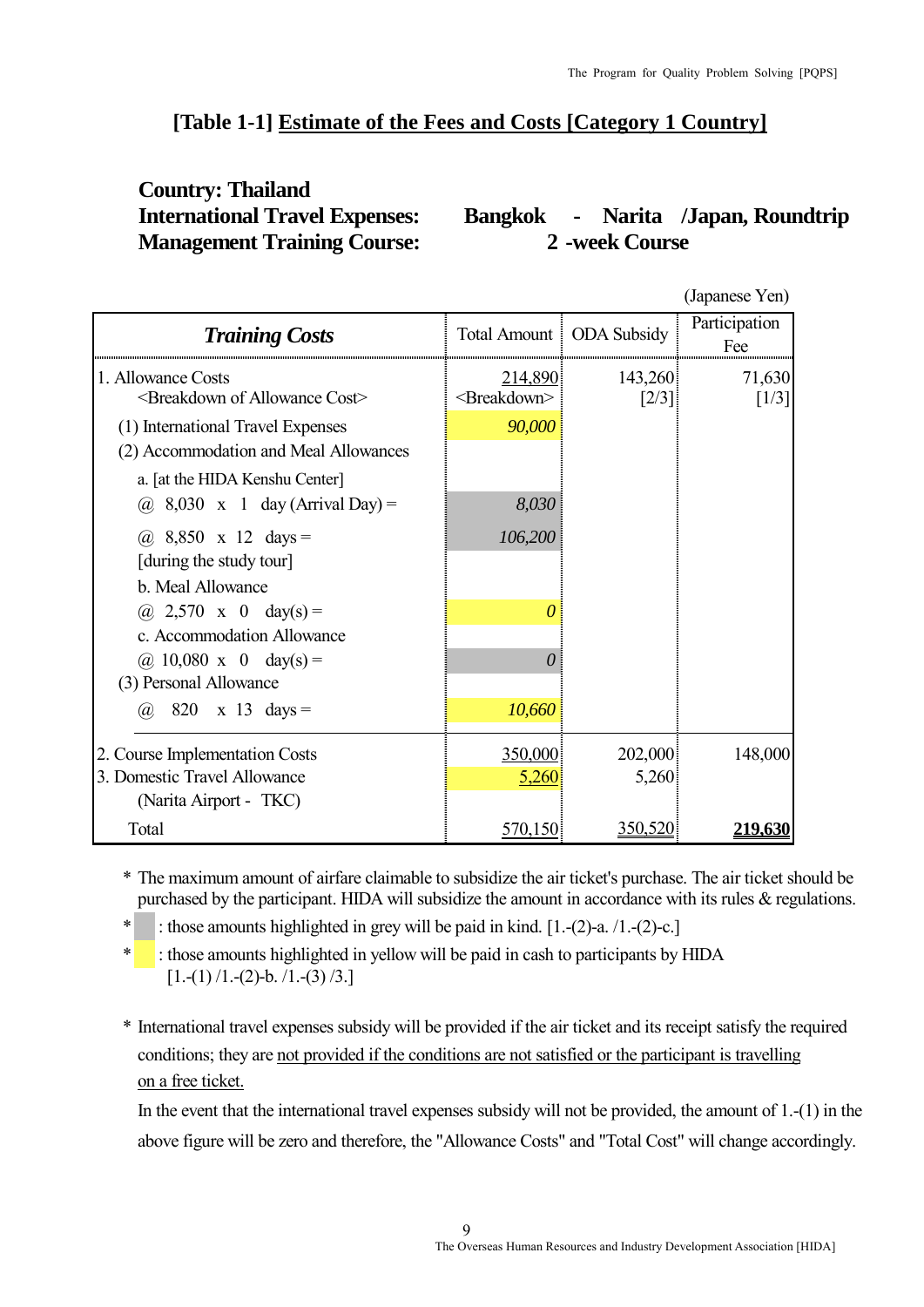#### **[Table 1-2] Estimate of the Fees and Costs [Category 2 Country]**

# **Country: Bangladesh Management Training Course: 2 -week Course**

# **International Travel Expenses: Dhaka - Narita /Japan, Roundtrip**

|                                                                               |                                    |                               | (Japanese Yen)       |
|-------------------------------------------------------------------------------|------------------------------------|-------------------------------|----------------------|
| <b>Training Costs</b>                                                         |                                    | Total Amount   ODA Subsidy    | Participation<br>Fee |
| 1. Allowance Costs<br><breakdown allowance="" cost="" of=""></breakdown>      | 247,590<br><breakdown></breakdown> | 247,590<br>$\left[3/3\right]$ | [None]               |
| (1) International Travel Expenses<br>(2) Accommodation and Meal Allowances    | 122,700                            |                               |                      |
| a. [at the HIDA Kenshu Center]<br>$8,030 \times 1$ day (Arrival Day) =<br>(a) | 8,030                              |                               |                      |
| (a) $8,850 \times 12 \text{ days} =$<br>[during the study tour]               | 106,200                            |                               |                      |
| b. Meal Allowance<br>(a) $2,570 \times 0$ day(s) =                            |                                    |                               |                      |
| c. Accommodation Allowance                                                    |                                    |                               |                      |
| (a) $10,080 \times 0$ day(s) =<br>(3) Personal Allowance                      |                                    |                               |                      |
| 820<br>$x \quad 13 \quad days =$<br>(a),                                      | 10,660                             |                               |                      |
| 2. Course Implementation Costs                                                | 350,000                            | 202,000                       | 148,000              |
| 3. Domestic Travel Allowance<br>(Narita Airport - TKC)                        | 5,260                              | 5,260                         |                      |
| Total                                                                         | 602,850                            | 454,850                       | 148,000              |

\* The maximum amount of airfare claimable to subsidize the air ticket's purchase. The air ticket should be purchased by the participant. HIDA will subsidize the amount in accordance with its rules & regulations.

: those amounts highlighted in grey will be paid in kind.  $[1-(2)-a. /1-(2)-c.]$ 

 $\cdot$ : those amounts highlighted in yellow will be paid in cash to participants by HIDA  $[1,-(1)$  /1.-(2)-b. /1.-(3) /3.]

\* International travel expenses subsidy will be provided if the air ticket and its receipt satisfy the required conditions; they are not provided if the conditions are not satisfied or the participant is travelling on a free ticket.

In the event that the international travel expenses subsidy will not be provided, the amount of 1.-(1) in the above figure will be zero and therefore, the "Allowance Costs" and "Total Cost" will change accordingly.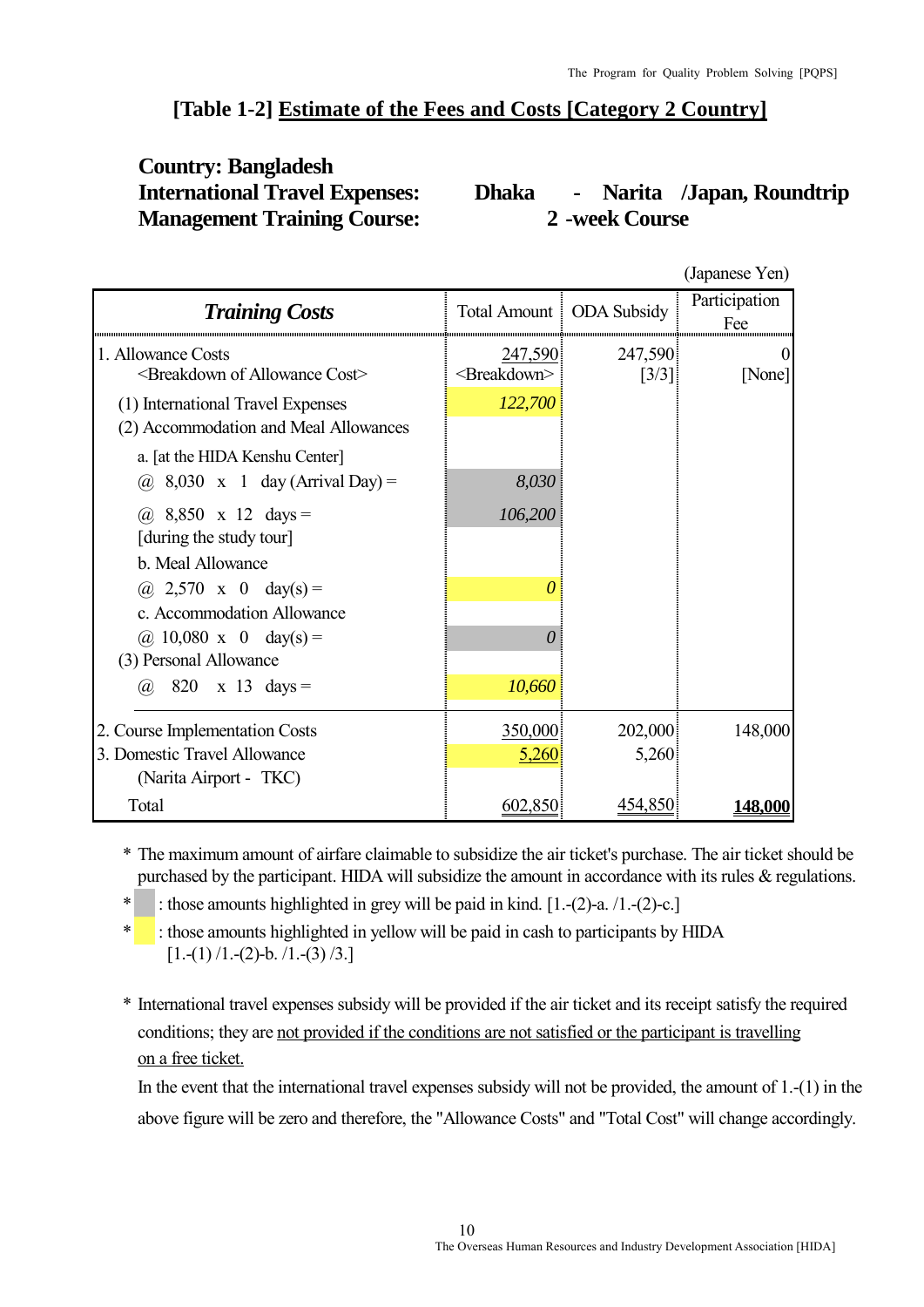# **[Table 2] Standard Airfare Limits (FY 2015)**

\*Mark indicates the countries of cartegory 2. Unit:Japanese Yen

| Area             | Country          | Place of Departure Place of Arrival   Airfare Limit |                      |         | Area                      | Country             | Place of Departure Place of Arrival |                     | Airfare Limit |
|------------------|------------------|-----------------------------------------------------|----------------------|---------|---------------------------|---------------------|-------------------------------------|---------------------|---------------|
|                  | Indonesia        | Jakarta                                             | Tokvo/Osaka          | 133,400 |                           | Argentina           | <b>Buenos Aires</b>                 | Tokyo/Osaka         | 255,30        |
|                  |                  | Manado                                              | Tokyo/Osaka          | 112,200 |                           | Uruguay             | Montevideo                          | Tokyo/Osaka         | 222,70        |
|                  |                  | Surabaya                                            | Tokyo/Osaka          | 134,200 |                           | Ecuador             | Quito                               | Tokyo/Osaka         | 277,80        |
|                  |                  | Medan                                               | <u> Tokyo/Osaka</u>  | 115,200 |                           | El Salvador         | San Salvador                        | <u> Tokyo/Osaka</u> | 285,60        |
|                  | *Cambodia        | Phnom Penh                                          | Tokyo/Osaka          | 147,000 |                           | Guatemala           | Guatemala Citv                      | Tokyo/Osaka         | 285,60        |
|                  | Singapore        | Singapore                                           | Tokyo/Osaka          | 82,100  |                           | Costa Rica          | San Jose                            | Tokyo/Osaka         | 261,00        |
|                  | Thailand         | Bangkok                                             | Tokyo/Osaka          | 90,000  |                           | Colombia            | Bogota                              | Tokyo/Osaka         | 278,00        |
|                  |                  | Chiang Mai                                          | Tokyo/Osaka          | 143,000 |                           |                     | Medellin                            | Tokyo/Osaka         | 278,00        |
|                  | Philippines      | Cebu                                                | Tokyo                | 66,800  |                           | Jamaica             | Kingston                            | <u>Tokyo/Osaka</u>  | 222,70        |
|                  |                  |                                                     | Osaka                | 64,400  |                           |                     | Montego Bay                         | Tokyo/Osaka         | 222,70        |
|                  |                  | Manila                                              | Tokyo                | 64,900  |                           | Chile               | Santiago                            | Tokyo/Osaka         | 337,00        |
| South            |                  |                                                     | Osaka                | 62,500  | Central and South America | Dominican Republic  | Santo Domingo                       | Tokyo/Osaka         | 222,70        |
|                  |                  | Davao                                               | Tokyo                | 75,500  |                           |                     | Managua                             |                     | 285,60        |
| $\blacksquare$   |                  |                                                     |                      | 73,100  |                           | Nicaragua<br>*Haiti |                                     | Tokyo/Osaka         |               |
| ast Asia         |                  |                                                     | Osaka                |         |                           |                     | Port Au Prince                      | Tokyo/Osaka         | 222,70        |
|                  | Vietnam          | Ho Chi Minh City                                    | Tokyo                | 82,600  |                           | Panama              | Panama City                         | Tokyo/Osaka         | 261,00        |
|                  |                  |                                                     | Osaka                | 96,500  |                           | Paraguay            | Asuncion                            | <u>Tokyo/Osaka</u>  | 250,50        |
|                  |                  | Hanoi                                               | Tokyo                | 127,200 |                           | Brazil              | Sao Paulo                           | Tokyo/Osaka         | 425,30        |
|                  |                  |                                                     | Osaka                | 127,200 |                           | Venezuela           | Caracas                             | Tokyo/Osaka         | 366,20        |
|                  |                  | Da Nang                                             | Tokyo/Osaka          | 130,800 |                           | Peru                | Lima                                | Tokyo/Osaka         | 138,10        |
|                  | Malaysia         | Kuala Lumpur                                        | Tokyo/Osaka          | 70,800  |                           | Bolivia             | La Paz                              | Tokyo/Osaka         | 227,20        |
|                  |                  | Kota Kinabalu                                       | Tokyo                | 138,100 |                           | Honduras            | Tegucigalpa                         | Tokyo/Osaka         | 285,60        |
|                  |                  |                                                     | Osaka                | 138,100 |                           | Mexico              | Guadalajara                         | Tokyo/Osaka         | 194,60        |
|                  |                  | Penang                                              | Tokyo                | 138,100 |                           |                     | Mexico City                         | Tokyo/Osaka         | 170,00        |
|                  |                  |                                                     | Osaka                | 138,100 |                           |                     | Mazatlan                            | Tokyo/Osaka         | 194,60        |
|                  | *Myanmar         | Yangon                                              | Tokyo/Osaka          | 141,400 |                           |                     | San Luis Potosi                     | Tokyo/Osaka         | 194,60        |
|                  | *Laos            | Vientiane                                           | Tokyo/Osaka          | 119,800 |                           |                     | Monterrey                           | Tokyo/Osaka         | 194,60        |
|                  | Mongolia         | Ulan Bator                                          | Tokyo                | 164,600 |                           |                     | Morelia                             | Tokyo/Osaka         | 194,60        |
| Norteast<br>Asia |                  |                                                     | Osaka                | 147,600 |                           |                     | Cancun                              | Tokyo/Osaka         | 195,70        |
|                  | *Afghanitan      | Kabul                                               | Tokyo/Osaka          | 450,000 |                           | Algeria             | Algiers                             | Tokyo/Osaka         | 231,80        |
| <b>Middle</b>    | Uzbekistan       | Tashkent                                            | Tokyo                | 239,900 |                           | *Uganda             | Entebbe                             | Tokyo/Osaka         | 145,30        |
|                  |                  |                                                     | Osaka                | 237,900 |                           | Egypt               | Cairo                               | Tokyo/Osaka         | 106,60        |
| Asia             | Kazakhstan       | Almaty                                              | Tokyo                | 212,200 |                           |                     | Alexandria                          | Tokyo/Osaka         | 93,50         |
|                  |                  |                                                     | Osaka                | 196,900 |                           | ∗Ethiopia           | Addis Ababa                         | Tokyo/Osaka         | 224,20        |
|                  | India            | Calcutta                                            | Tokyo/Osaka          | 143,000 |                           | Ghana               | Accra                               | Tokyo/Osaka         | 293,20        |
|                  |                  | Cochin                                              |                      | 112,300 |                           | Cameroon            | Douala                              |                     |               |
|                  |                  |                                                     | Tokyo/Osaka          |         |                           |                     |                                     | Tokyo/Osaka         | 308,60        |
|                  |                  | Chennai                                             | Tokyo/Osaka          | 102,700 |                           |                     | Yaounde                             | Tokyo/Osaka         | 310,90        |
|                  |                  | Thiruvananthapuram                                  | Tokyo/Osaka          | 112,500 |                           | Kenya               | Nairobi                             | Tokyo/Osaka         | 290,70        |
|                  |                  | Bengaluru                                           | <u> Tokyo/Osaka</u>  | 108,700 |                           | *Zambia             | Lusaka                              | Tokyo/Osaka         | 368,20        |
|                  |                  | Delhi                                               | Tokyo/Osaka          | 91,700  |                           |                     | Ndola                               | Tokyo/Osaka         | 373,50        |
|                  |                  | Hyderabad                                           | Tokyo/Osaka          | 107,500 |                           | Zimbabwe            | Harare                              | Tokyo/Osaka         | 200,90        |
|                  |                  | Mumbai                                              | Tokyo/Osaka          | 128,400 |                           | Sudan               | Khartoum                            | Tokyo/Osaka         | 204,10        |
|                  |                  | Ahmedabad                                           | Tokyo/Osaka          | 139,400 | Africa                    | Seychelles          | Mahe Island                         | Tokyo/Osaka         | 140,70        |
|                  |                  | Coimbatore                                          | Tokyo/Osaka          | 110,600 |                           | Senegal             | Dakar                               | Tokyo/Osaka         | 330,70        |
|                  |                  | Pune                                                | Tokyo/Osaka          | 132,700 |                           | ∗Tanzania           | Dar Es Salaam                       | Tokyo/Osaka         | 184,60        |
| South            | Sri Lanka        | Colombo                                             | <u>Tokyo</u>         | 77,100  |                           | Tunisia             | Tunis                               | <u>Tokyo/Osaka</u>  | 143,10        |
|                  |                  |                                                     | Osaka                | 77,100  |                           | Nigeria             | Lagos                               | Tokyo/Osaka         | 207,20        |
| Asia             | *Nepal           | Kathmandu                                           | Tokyo/Osaka          | 154,600 |                           | Namibia             | Windhoek                            | Tokyo/Osaka         | 176,00        |
|                  | Pakistan         | Karachi                                             | Tokyo                | 99,900  |                           | Botswana            | Gaborone                            | Tokyo/Osaka         | 148,00        |
|                  |                  |                                                     | Osaka                | 95,100  |                           | Madagascar          | Antananarivo                        | Tokyo/Osaka         | 254,30        |
|                  |                  | Lahore                                              | Tokyo                | 99,900  |                           | <b>Mozambique</b>   | Maputo                              | Tokyo/Osaka         | 171,80        |
|                  |                  |                                                     | Osaka                | 95,100  |                           | Mauritius           | Mauritius                           | Tokyo/Osaka         | 172,00        |
|                  |                  | Islamabad                                           | Tokyo                | 99,900  |                           | ∗Mauritania         | Nouakchott                          | <u>Tokyo/Osaka</u>  | 246,20        |
|                  |                  |                                                     | Osaka                | 95,100  |                           | Morocco             | Casablanca                          | Tokyo/Osaka         | 160,10        |
|                  | *Bangladesh      | Dhaka                                               | Tokyo                | 122,700 |                           | South Africa        | Johannesburg                        | Tokyo/Osaka         | 133,90        |
|                  |                  |                                                     | Osaka                | 112,300 |                           | <b>Malawi</b>       | Lilongwe                            | Tokyo/Osaka         | 262,80        |
|                  |                  | Chittagong                                          | Tokyo                | 124,300 |                           | Libya               | Tripoli                             | Tokyo/Osaka         | 87,10         |
|                  |                  |                                                     |                      | 113,900 |                           | Ukraine             | Kiev                                | Tokyo/Osaka         | 89,80         |
|                  |                  |                                                     | Osaka                |         |                           |                     |                                     |                     |               |
|                  | Maldives         | Male                                                | Tokyo/Osaka          | 282,000 |                           | Serbia              | Belgrade                            | Tokyo/Osaka         | 183,00        |
|                  | *Samoa           | Apia                                                | Tokyo/Osaka          | 128,500 |                           | Montenegro          | Podgorica                           | Tokyo/Osaka         | 183,90        |
|                  | *Vanuatu         | Port Vila                                           | Tokyo/Osaka          | 198,500 | Europe                    | Turkey              | Istanbul                            | Tokyo/Osaka         | 161,00        |
| O ceania         | Papua New Guinea | Port Moresby                                        | Tokyo/Osaka          | 249,600 |                           |                     | Antalya                             | Tokyo/Osaka         | 170,10        |
|                  | Fiji             | Nadi                                                | Tokyo/Osaka          | 126,500 |                           |                     | Izmir                               | Tokyo/Osaka         | 167,90        |
|                  | Azerbaijan       | Baku                                                | Tokyo/Osaka          | 334,900 |                           | Macedonia           | Skopje                              | Tokyo/Osaka         | 134,60        |
|                  | Yemen            | Sanaa                                               | Tokyo/Osaka          | 196,800 |                           | <b>Bulgaria</b>     | Sofia                               | Tokyo/Osaka         | 144,60        |
| <b>Middle</b>    | Iran             | Tehran                                              | Tokyo/Osaka          | 210,400 |                           |                     |                                     |                     |               |
|                  |                  | Tabriz                                              | Tokyo/Osaka          | 213,700 |                           |                     |                                     |                     |               |
| East             | Jordan           | Amman                                               | <u> Tokyo/Osaka </u> | 255,000 |                           |                     |                                     |                     |               |
|                  | Syria            | Damascus                                            | <u>Tokyo/Osaka </u>  | 73,200  |                           |                     |                                     |                     |               |
|                  | Lebanon          | Beirut                                              | Tokyo/Osaka          | 345,200 |                           |                     |                                     |                     |               |
|                  |                  |                                                     |                      |         |                           |                     |                                     |                     |               |

| Country          | Place of Departure Place of Arrival |                    | Airfare Limit     | Area    | Country                    | Place of Departure Place of Arrival   Airfare Limit |                            |                    |
|------------------|-------------------------------------|--------------------|-------------------|---------|----------------------------|-----------------------------------------------------|----------------------------|--------------------|
| Indonesia        | Jakarta                             | Tokyo/Osaka        | 133,400           |         | Argentina                  | Buenos Aires                                        | Tokyo/Osaka                | 255.300            |
|                  | Manado                              | Tokyo/Osaka        | 112,200           |         | Uruguay                    | Montevideo                                          | Tokyo/Osaka                | 222,700            |
|                  | Surabaya                            | Tokyo/Osaka        | 134,200           |         | Ecuador                    | Quito                                               | Tokyo/Osaka                | 277,800            |
|                  | Medan                               | Tokyo/Osaka        | 115,200           |         | El Salvador                | San Salvador                                        | Tokyo/Osaka                | 285,600            |
| *Cambodia        | Phnom Penh                          | Tokyo/Osaka        | 147,000           |         | Guatemala                  | Guatemala City                                      | Tokyo/Osaka                | 285,600            |
| Singapore        | Singapore                           | Tokyo/Osaka        | 82,100            |         | Costa Rica                 | San Jose                                            | Tokyo/Osaka                | 261,000            |
| Thailand         | Bangkok                             | <u>Tokyo/Osaka</u> | 90,000            |         | Colombia                   | Bogota                                              | <u>Tokyo/Osaka</u>         | 278,000            |
|                  | Chiang Mai                          | Tokyo/Osaka        | 143,000           |         |                            | Medellin                                            | <u>Tokyo/Osaka</u>         | 278,000            |
| Philippines      | Cebu                                | Tokyo              | 66,800            |         | Jamaica                    | Kingston                                            | Tokyo/Osaka                | 222,700            |
|                  |                                     | Osaka              | 64,400            |         |                            | Montego Bay                                         | Tokyo/Osaka                | 222,700            |
|                  | Manila                              | Tokyo              | 64,900            | Central | Chile                      | Santiago                                            | Tokyo/Osaka                | 337,000            |
|                  |                                     | Osaka              | 62,500            |         | Dominican Republic         | Santo Domingo                                       | Tokyo/Osaka                | 222,700            |
|                  | Davao                               | Tokyo              | 75,500            | and     | Nicaragua                  | Managua                                             | Tokyo/Osaka                | 285,600            |
|                  |                                     | <u>Osaka</u>       | 73,100            |         | *Haiti                     | Port Au Prince                                      | Tokyo/Osaka                | 222,700            |
| Vietnam          | Ho Chi Minh City                    | <u>Tokyo</u>       | 82,600            | South   | Panama                     | Panama City                                         | Tokyo/Osaka                | 261,000            |
|                  |                                     | Osaka              | 96,500            |         | Paraguay                   | Asuncion                                            | Tokyo/Osaka                | 250,500            |
|                  | Hanoi                               | Tokyo              | 127,200           | Americ  | Brazil                     | Sao Paulo                                           | Tokyo/Osaka                | 425,300            |
|                  |                                     | Osaka              | 127,200           |         | Venezuela                  | Caracas                                             | Tokyo/Osaka                | 366,200            |
|                  | Da Nang                             | Tokyo/Osaka        | 130,800           |         | Peru                       | Lima                                                | Tokyo/Osaka                | 138,100            |
| Malaysia         | Kuala Lumpur                        | Tokyo/Osaka        | 70,800            |         | Bolivia                    | La Paz                                              | Tokyo/Osaka                | 227,200            |
|                  | Kota Kinabalu                       | <u>Tokyo</u>       | 138,100           |         | Honduras                   | Tegucigalpa                                         | <u>Tokyo/Osaka</u>         | 285,600            |
|                  |                                     | Osaka              | 138,100           |         | Mexico                     | Guadalajara                                         | Tokyo/Osaka                | 194,600            |
|                  | Penang                              | Tokyo              | 138,100           |         |                            | Mexico City                                         | Tokyo/Osaka                | 170,000            |
|                  |                                     | Osaka              | 138,100           |         |                            | Mazatlan                                            | Tokyo/Osaka                | 194,600            |
| *Myanmar         | Yangon                              | Tokyo/Osaka        | 141,400           |         |                            | San Luis Potosi                                     | Tokyo/Osaka                | 194,600            |
| ∗Laos            | Vientiane                           | Tokyo/Osaka        | 119,800           |         |                            | Monterrey                                           | Tokyo/Osaka                | 194,600            |
| Mongolia         | Ulan Bator                          | Tokyo              | 164,600           |         |                            | Morelia                                             | Tokyo/Osaka                | 194,600            |
|                  |                                     | Osaka              | 147,600           |         |                            | Cancun                                              | Tokyo/Osaka                | 195,700            |
| *Afghanitan      | Kabul                               | Tokyo/Osaka        | 450.000           |         | Algeria                    | Algiers                                             | Tokyo/Osaka                | 231,800            |
| Uzbekistan       | Tashkent                            | Tokyo              | 239,900           |         | ∗Uganda                    | Entebbe                                             | Tokyo/Osaka                | 145,300            |
|                  |                                     | <u>Osaka</u>       | 237,900           |         | Egypt                      | Cairo                                               | Tokyo/Osaka                | 106,600            |
| Kazakhstan       | Almaty                              | Tokyo              | 212,200           |         |                            | Alexandria                                          | Tokyo/Osaka                | 93,500             |
|                  |                                     | Osaka              | 196,900           |         | *Ethiopia                  | Addis Ababa                                         | Tokyo/Osaka                | 224,200            |
| India            | Calcutta                            | Tokyo/Osaka        | 143,000           |         | Ghana                      | Accra                                               | Tokyo/Osaka                | 293,200            |
|                  | Cochin                              | Tokyo/Osaka        | 112,300           |         | Cameroon                   | Douala                                              | Tokyo/Osaka                | 308,600            |
|                  | Chennai                             | <u>Tokyo/Osaka</u> | 102,700           |         |                            | Yaounde                                             | <u>Tokyo/Osaka</u>         | 310,900            |
|                  | Thiruvananthapuram                  | <u>Tokyo/Osaka</u> | 112,500           |         | Kenya                      | Nairobi                                             | <u>Tokyo/Osaka</u>         | 290,700            |
|                  | Bengaluru                           | Tokyo/Osaka        | 108,700           |         | *Zambia                    | Lusaka                                              | Tokyo/Osaka                | 368,200            |
|                  | Delhi                               | Tokyo/Osaka        | 91,700            |         |                            | Ndola                                               | Tokyo/Osaka                | 373,500            |
|                  | Hyderabad                           | Tokyo/Osaka        | 107,500           |         | Zimbabwe                   | Harare                                              | Tokyo/Osaka                | 200,900            |
|                  | Mumbai                              | <u>Tokyo/Osaka</u> | 128,400           |         | ∗Sudan                     | Khartoum                                            | <u>Tokyo/Osaka</u>         | 204,100            |
|                  | Ahmedabad                           | Tokyo/Osaka        | 139,400           | Africa  | Seychelles                 | Mahe Island                                         | Tokyo/Osaka                | 140,700            |
|                  | Coimbatore                          | Tokyo/Osaka        | 110,600           |         | *Senegal                   | Dakar                                               | Tokyo/Osaka                | 330,700            |
|                  | Pune                                | Tokyo/Osaka        | 132,700           |         | *Tanzania                  | Dar Es Salaam                                       | Tokyo/Osaka                | 184,600            |
| Sri Lanka        | Colombo                             | Tokyo              | 77,100            |         | Tunisia                    | Tunis                                               | Tokyo/Osaka                | 143,100            |
|                  |                                     | Osaka              | 77,100<br>154,600 |         | Nigeria                    | Lagos                                               | Tokyo/Osaka                | 207,200<br>176,000 |
| *Nepal           | Kathmandu                           | Tokyo/Osaka        | 99,900            |         | Namibia                    | Windhoek                                            | Tokyo/Osaka                | 148,000            |
| Pakistan         | Karachi                             | Tokyo              | 95,100            |         | Botswana                   | Gaborone                                            | Tokyo/Osaka<br>Tokyo/Osaka | 254,300            |
|                  | Lahore                              | Osaka              | 99,900            |         | *Madagascar<br>*Mozambique | Antananarivo<br>Maputo                              |                            | 171,800            |
|                  |                                     | Tokyo<br>Osaka     | 95,100            |         | Mauritius                  | Mauritius                                           | Tokyo/Osaka<br>Tokyo/Osaka | 172,000            |
|                  | Islamabad                           | Tokyo              | 99,900            |         | *Mauritania                | Nouakchott                                          | Tokyo/Osaka                | 246,200            |
|                  |                                     | Osaka              | 95,100            |         | Morocco                    | Casablanca                                          | Tokyo/Osaka                | 160,100            |
| *Bangladesh      | Dhaka                               | Tokyo              | 122,700           |         | South Africa               | Johannesburg                                        | Tokyo/Osaka                | 133.900            |
|                  |                                     | Osaka              | 112,300           |         | ∗Malawi                    | Lilongwe                                            | Tokyo/Osaka                | 262,800            |
|                  | Chittagong                          | Tokyo              | 124,300           |         | Libya                      | Tripoli                                             | Tokyo/Osaka                | 87,100             |
|                  |                                     | Osaka              | 113,900           |         | Ukraine                    | Kiev                                                | Tokyo/Osaka                | 89,800             |
| Maldives         | Male                                | Tokyo/Osaka        | 282,000           |         | Serbia                     | Belgrade                                            | Tokyo/Osaka                | 183,000            |
| *Samoa           | Apia                                | Tokyo/Osaka        | 128,500           |         | Montenegro                 | Podgorica                                           | Tokyo/Osaka                | 183,900            |
| *Vanuatu         | Port Vila                           | Tokyo/Osaka        | 198,500           |         | Turkey                     | Istanbul                                            | Tokyo/Osaka                | 161,000            |
| Papua New Guinea | Port Moresby                        | Tokyo/Osaka        | 249,600           | Europe  |                            | Antalya                                             | Tokyo/Osaka                | 170,100            |
| Fiji             | Nadi                                | Tokyo/Osaka        | 126,500           |         |                            | Izmir                                               | Tokyo/Osaka                | 167,900            |
| Azerbaijan       | Baku                                | Tokyo/Osaka        | 334,900           |         | Macedonia                  | Skopje                                              | Tokyo/Osaka                | 134,600            |
| Yemen            | Sanaa                               | Tokyo/Osaka        | 196,800           |         | Bulgaria                   | Sofia                                               | Tokyo/Osaka                | 144,600            |
|                  |                                     |                    |                   |         |                            |                                                     |                            |                    |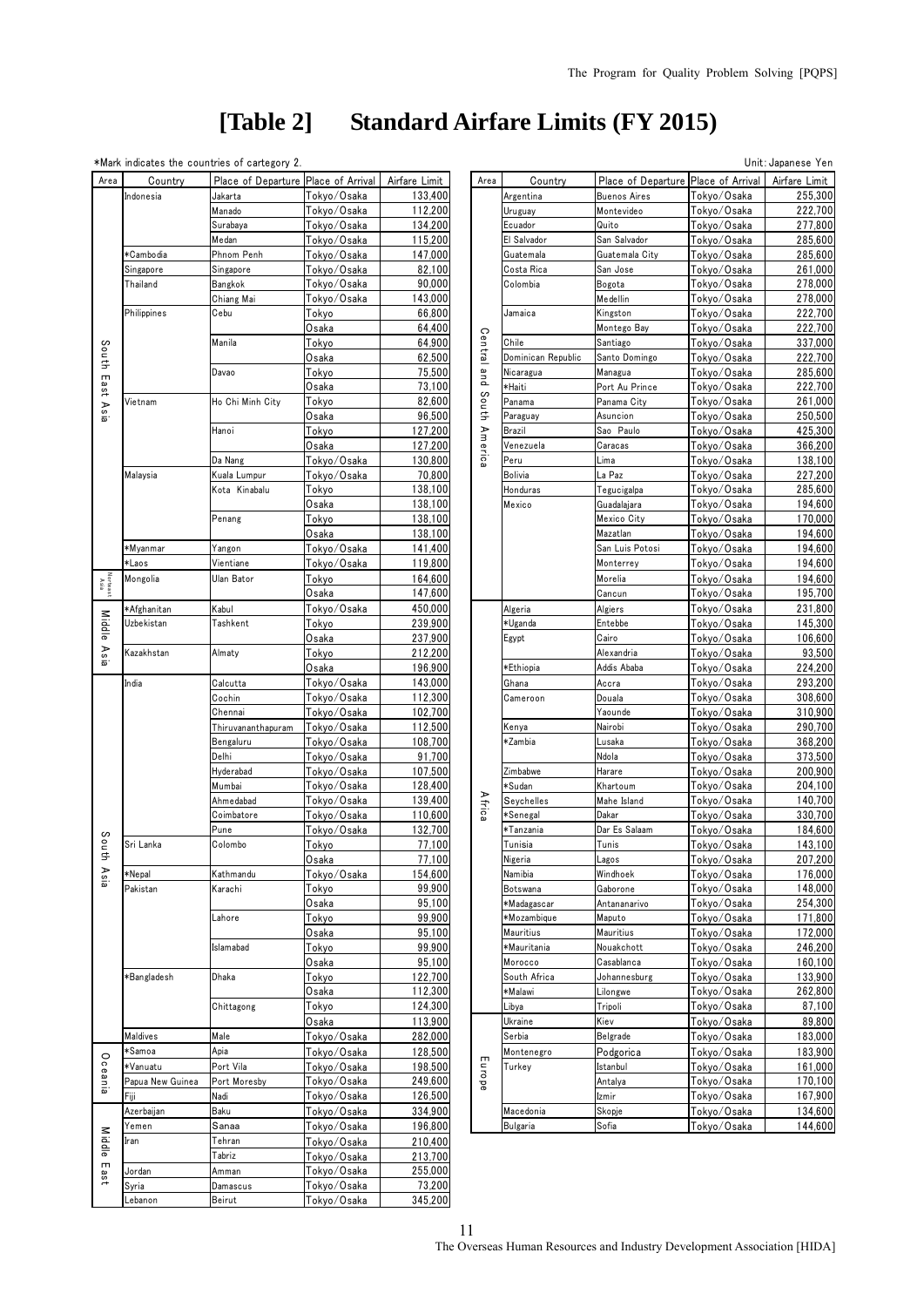#### **[Table 3] List of Target Countries and Regions**

Trainees should be residing in the following countries/regions.

| Category 1*                | Category 2*                |                          |
|----------------------------|----------------------------|--------------------------|
| Albania                    | Maldives                   | Afghanistan              |
| Algeria                    | Marshall Islands           | Angola                   |
| Antigua and Barbuda        | Mauritius                  | Bangladesh               |
| Argentina                  | Mexico                     | Benin                    |
| Armenia                    | Micronesia                 | Bhutan                   |
| Azerbaijan                 | Moldova                    | Burkina Faso             |
| <b>Belarus</b>             | Mongolia                   | Burundi                  |
| <b>Belize</b>              | Montenegro                 | Cambodia                 |
| <b>Bolivia</b>             | Montserrat                 | Central African Rep.     |
| Bosnia and Herzegovina     | Morocco                    | Chad                     |
| Botswana                   | Namibia                    | Comoros                  |
| <b>Brazil</b>              | Nauru                      | Congo, Dem. Rep.         |
| Cabo Verde                 | Nicaragua                  | Djibouti                 |
| Cameroon                   | Nigeria                    | <b>Equatorial Guinea</b> |
| Chile                      | Niue                       | Eritrea                  |
| China                      | Pakistan                   | Ethiopia                 |
| Colombia                   | Palau                      | Gambia                   |
| Congo                      | Panama                     | Guinea                   |
| Cook Islands               | Papua New Guinea           | Guinea-Bissau            |
| Costa Rica                 | Paraguay                   | Haiti                    |
| Côte d'Ivoire              | Peru                       | Kiribati                 |
| Cuba                       | Philippines                | Laos                     |
| Dominica                   | Samoa                      | Lesotho                  |
| Dominican Republic         | Serbia                     | Liberia                  |
| Ecuador                    | Seychelles                 | Madagascar               |
| Egypt                      | South Africa               | Malawi                   |
| El Salvador                | Sri Lanka                  | Mali                     |
| Fiji                       | St. Helena                 | Mauritania               |
| Gabon                      | St. Lucia                  | Mozambique               |
| Georgia                    | St. Vincent and Grenadines | Myanmar                  |
| Ghana                      | Suriname                   | Nepal                    |
| Grenada                    | Swaziland                  | Niger                    |
| Guatemala                  | Syrian Arab Republic       | Rwanda                   |
| Guyana                     | Tajikistan                 | Sao Tome and Principe    |
| Honduras                   | Thailand                   | Senegal                  |
| India                      | Tokelau                    | Sierra Leone             |
| Indonesia                  | Tonga                      | Solomon Islands          |
| Iran                       | Tunisia                    | Somalia                  |
| Iraq                       | Turkey                     | South Sudan              |
| Jamaica                    | Turkmenistan               | Sudan                    |
| Jordan                     | Ukraine                    | Tanzania                 |
| Kazakhstan                 | Uruguay                    | Timor-Leste              |
| Kenya                      | Uzbekistan                 | Togo                     |
| Kosovo                     | Venezuela                  | Tuvalu                   |
| Kyrgyzstan                 | Viet Nam                   | Uganda                   |
| Lebanon                    | Wallis and Futuna          | Vanuatu                  |
| Libya                      | West Bank and Gaza Strip   | Yemen                    |
| Macedonia, Former Yugoslav | Zimbabwe                   | Zambia                   |
| Malaysia                   |                            |                          |

1. The list above is in alphabetical order, with the generic name for the country being used.

2. These countries and regions are mainly developing countries as designated by the OECD/DAC (Organization for Economic Co-operation and Development / Development Assistance Committee).

3. The following countries and regions have already been excluded from the list of target countries and regions:

China (Hong Kong, Macau), Singapore, Brunei, United Arab Emirates, Qatar, Kuwait, Bahamas, Greece, Puerto Rico, French Guiana, Israel, Cyprus, Guadeloupe, Saint Pierre and Miquelon, Martinique, Réunion, Bermuda, Cayman Islands, Falkland Islands, Republic of Korea, Aruba, French Polynesia, Gibraltar, Netherlands Antilles, New Caledonia, Northern Mariana Islands, British Virgin Islands, Malta, Slovenia, Bahrain, Estonia, Slovakia, Czech, Hungary, Bulgaria, Poland, Latvia, Lithuania, Romania, Saudi Arabia, Barbados, Oman ,Trinidad and Tobago, Croatia

*\**Developing Countries (Category 1): According to the DAC list of ODA recipients effective on 2014, 2015 and 2016 flows, these are developing countries and regions other than the "Least Developed Countries", and thus have been recognized by the Japanese government as target countries for ODA. *\**Least Developed Countries (Category 2): These are the least developed countries on the DAC list.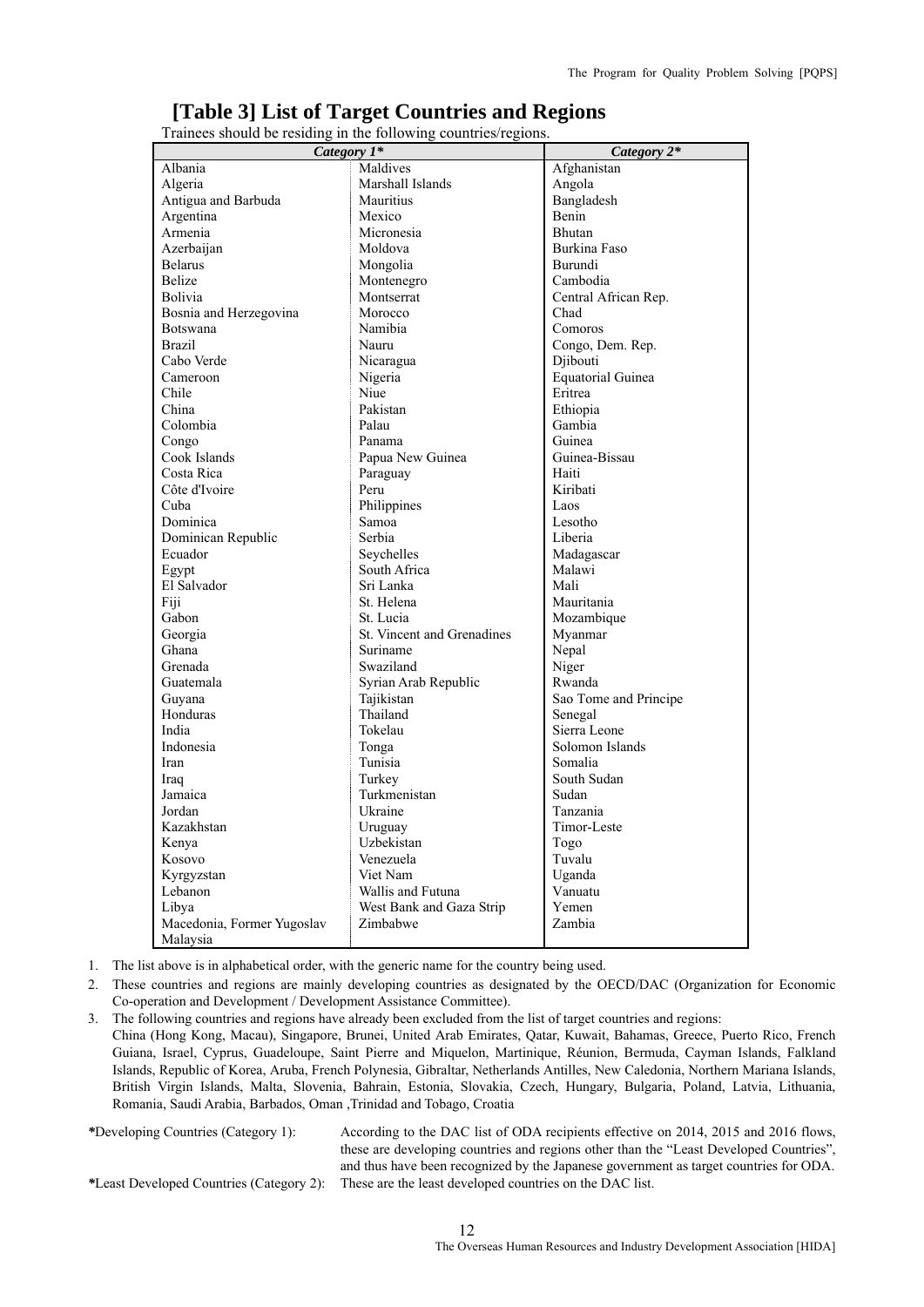#### *Guidelines for Purchase of Air Tickets by the Participant*

1. Arrival and Departure Dates:

Arriving in Japan on the day before the commencement of the program and departing on the day after the closing day of the program or the nearest days to be allowed by the flight schedule within two days before and/or after the program.

2. Method of Reimbursement:

During the training program in Japan, participants should present to HIDA their air tickets and submit official receipts of air ticket purchase for reimbursement. The sum of the following items (1) and (2) will be subsidized. In principle, an economy class air ticket purchased for a round-trip on the standard route according to the criteria of the International Air Transport Association (IATA) is defined as the standard airfare to be covered.

- (1) Actual round-trip airfare within the Standard Airfare Limits (the limits of HIDA's standard round-trip airfare amount) specified for the respective area (country).
- (2) The departure tax, airport tax and other taxes indispensable to the usual flight route defined by IATA subject to the submission of evidence.
- [NOTE] A participant is not allowed to overstay at city(ies) of a third country between participant's home country and Japan by any reasons other than flight convenience. In such case, HIDA might not reimburse the International Travel Expenses to the participant.
- 3. Official Receipts:

HIDA will confirm the air ticket and official receipt and calculate the actual yen value of the air ticket with the exchange rate on the date of the ticket's issue.

- (1) HIDA can only accept the official receipts duly issued by the issuer in which a breakdown of the total airfare is explicitly described, such as airfare, tax (the departure tax, airport tax and other taxes indispensable to the usual flight route defined by IATA) and commission. It should also contain the name of the issuer's representative, address, telephone number and facsimile number.
- (2) Neither Invoice nor Calculation Sheet will be accepted as the receipt. However, an Invoice/Calculation Sheet using the letter-head of the air ticket issuer stating the word "Received" or "Paid" and including the signature of the air ticket issuer may be accepted.

\* **If any participant fails to submit the official receipt duly issued by the relevant airline company or travel agent, the participant will not receive any subsidy towards his/her airfare and will be required to pay the full amount of the Participation Fee in cash to HIDA.** 

#### *Visa Acquisition Procedures:*

#### **1. Status of Residence:**

The status required for your training in Japan is **"Trainee."**

**2. Visa Acquisition:** 

A participant shall apply for and obtain a "Trainee" visa at a Japanese embassy or general consulate (hereinafter: diplomatic mission) with materials issued by HIDA such as a Guarantee Letter. It may be the case that the submitted materials are forwarded to the Consular Affairs Bureau (Tokyo) for checking.

**3. Notes**:

A bearer of a visa other than "Trainee" visa, *e.g.,* a "temporary visitor" visa, a "multiple" visa, or an APEC business travel card (ABTC), or a citizen from a country/area participating in a visa waiver program with Japan must confirm with the local Japanese diplomatic mission prior to visa application if the existing visa is in accordance with the qualification of stay in Japan for the HIDA management training program.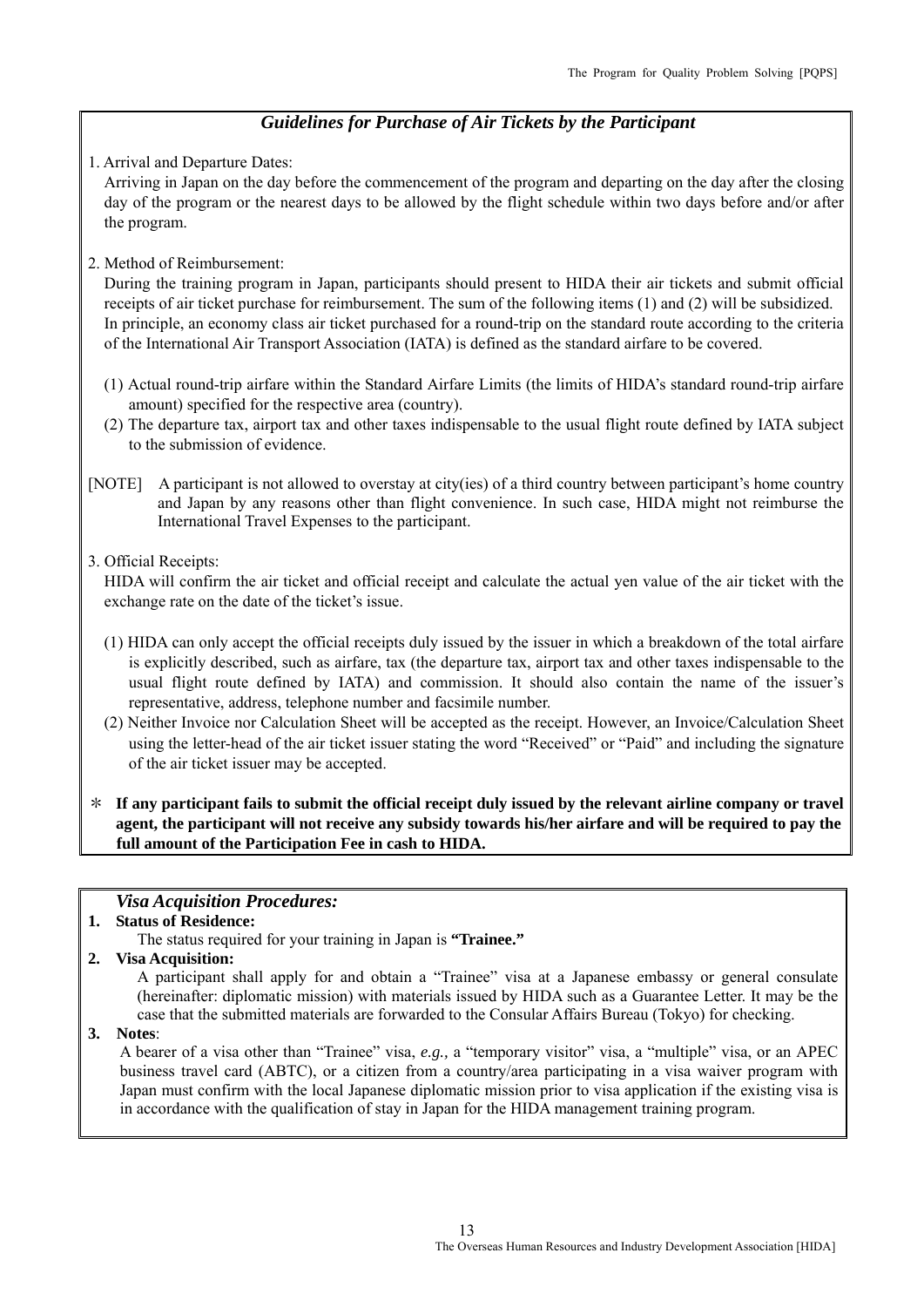#### 9. HANDLING OF PERSONALLY IDENTIFIABLE INFORMATION:

HIDA handles personally identifiable information we have obtained from the applicant as follows:

(1) Administrator of Personally Identifiable Information: General Manager, General Affairs & Planning Department,

 The Overseas Human Resources and Industry Development Association (HIDA) Group in charge: General Affairs Group, General Affairs & Planning Department, HIDA Tel: 81-3-3888-8211 E-mail: kojinjoho@hidajapan.or.jp

(2) Use of Personally Identifiable Information Personally identifiable information provided by the participant will only be used for the screening of the participants and the implementation of the training program. It will not be used for any other purposes or beyond the scope required by laws and regulations of Japan.

For HIDA's privacy policy, please visit below website. http://www.hidajapan.or.jp/en/policy/privacy.html

#### 10. FURTHER INFORMATION:

#### Training Administration Department of HIDA

| Application from overseas countries:                         |                          | Hakutsuru Bldg. 4F, Ginza 5-12-5, Chuo-ku,  |  |  |
|--------------------------------------------------------------|--------------------------|---------------------------------------------|--|--|
|                                                              | Tokyo $104-0061$ , Japan |                                             |  |  |
| Management Training Administration Group Tel: 81-3-3549-3051 |                          |                                             |  |  |
|                                                              | $\Gamma$ Fax:            | 81-3-3549-3055                              |  |  |
|                                                              |                          | $\mathbb{E}$ -mail: shouhei@hidajapan.or.jp |  |  |
|                                                              |                          |                                             |  |  |
| Application from host companies                              |                          | Hakutsuru Bldg. 4F, Ginza 5-12-5, Chuo-ku,  |  |  |

**in Japan:** Training Administration Group

|                                             | Hakutsuru Bldg. 4F, Ginza 5-12-5, Chuo-ku, |  |  |  |  |  |
|---------------------------------------------|--------------------------------------------|--|--|--|--|--|
|                                             | Tokyo 104-0061, Japan                      |  |  |  |  |  |
| Tel:<br>,,,,,,,,,,,,,,,,,,,,,,,,,,,,,,,,,,, | 81-3-3549-3051                             |  |  |  |  |  |
| Fax:                                        | 181-3-3549-3055                            |  |  |  |  |  |
|                                             |                                            |  |  |  |  |  |

# OVERSEAS OFFICES

| 1. Bangkok Office /                   |  |
|---------------------------------------|--|
| (Vice Representative) Mr. Voshitaro N |  |

Nantawan Building 16F, 161 Rajadamri Road, | 3A Floor, Graha Mandiri,

| 3. New Delhi Office / |  |
|-----------------------|--|
|-----------------------|--|

(Representative) Mr. Akira Kuriyama

Office No. 504, 5th Floor,

International Trade Tower, Block-E, Nehru Place,

New Delhi, 110019

TEL: 91-11-4105-4504

E-mail: info@hidajapan.in

#### 2. Jakarta Office /

(Vice Representative) Mr. Yoshitaro Nagoya (Representative) Mr. Takuya Shimura

Pathumwan,,Bangkok 10330 Jl. Imam Bonjol No. 61, Jakarta 10310

TEL: 66-2-255-2370 TEL: 62-21-230-1820~1

FAX: 66-2-255-2372 FAX: 62-21-230-1831

E-mail: training@hidabkk.com <br>
E-mail: hidajkt@hidajapan.or.id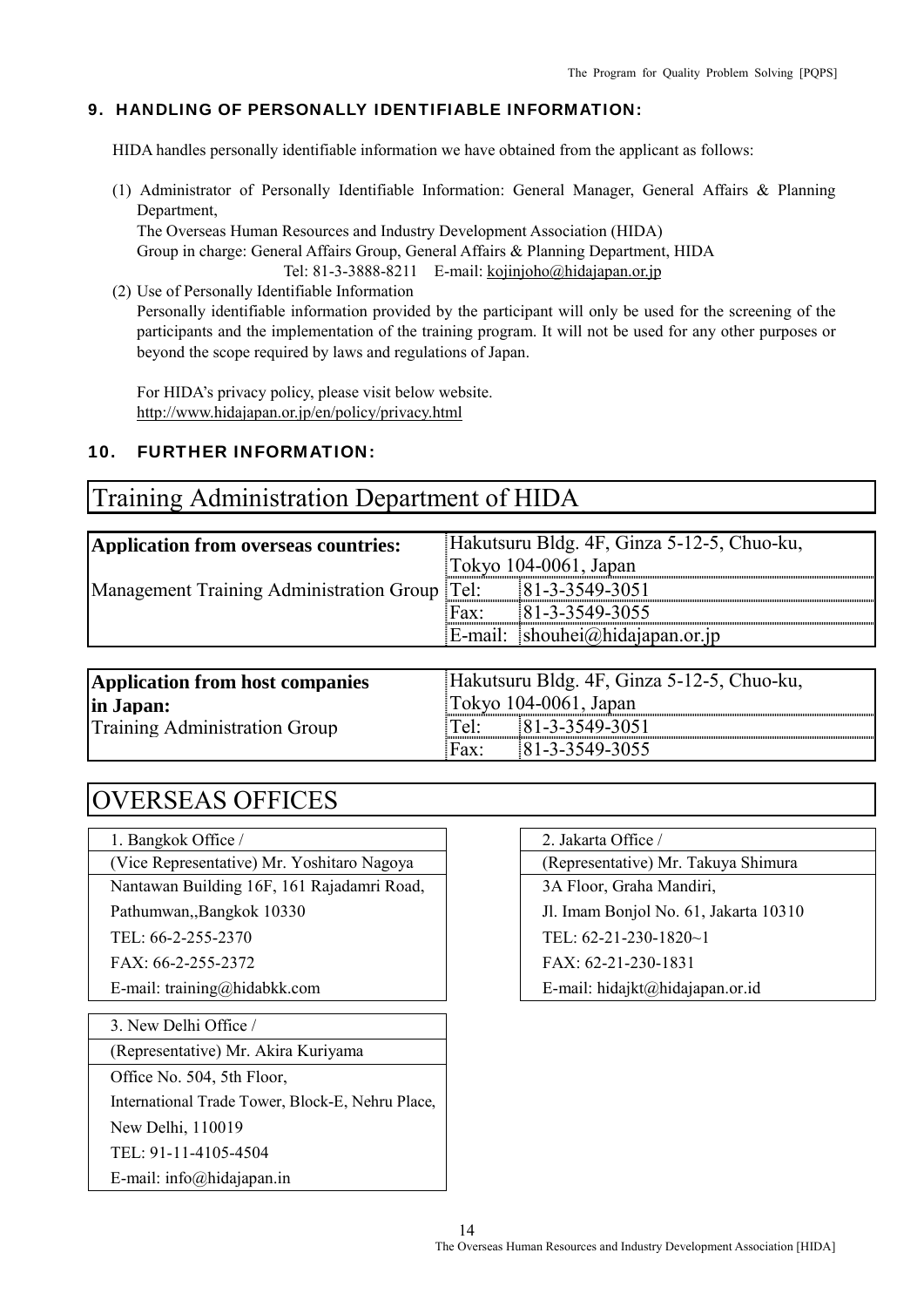#### PRE-TRAINING REPORT

- The Program for Quality Problem Solving -

[PQPS]

Please fill in the following items by using a personal computer or similar equipment in English. Handwriting should be avoided. HIDA will duplicate and distribute it to lecturers and other participants as a reference material for the group discussion and the presentations to be held during the program.

The report form is available here in an MS-Word format.

( http://www.hidajapan.or.jp/jp/ikusei/management/files/15pqps-e.doc )

| 1. Your name                                                                                                                                                                      |  |
|-----------------------------------------------------------------------------------------------------------------------------------------------------------------------------------|--|
| 2. Your country                                                                                                                                                                   |  |
| 3. Name of your<br>company/<br>organization                                                                                                                                       |  |
| 4. Outline of your<br>organization                                                                                                                                                |  |
| (preferably attach an<br>organization brochure)                                                                                                                                   |  |
| 5. Your position and<br>department                                                                                                                                                |  |
| (preferably attach an<br>organizational chart,<br>indicating your<br>position)                                                                                                    |  |
| 6. Your duties in detail                                                                                                                                                          |  |
| 7. Describe the most<br>critical problems that<br>you are now facing in<br>your quality<br>improvement<br>activities, indicating<br>their suspected causes<br>from your viewpoint |  |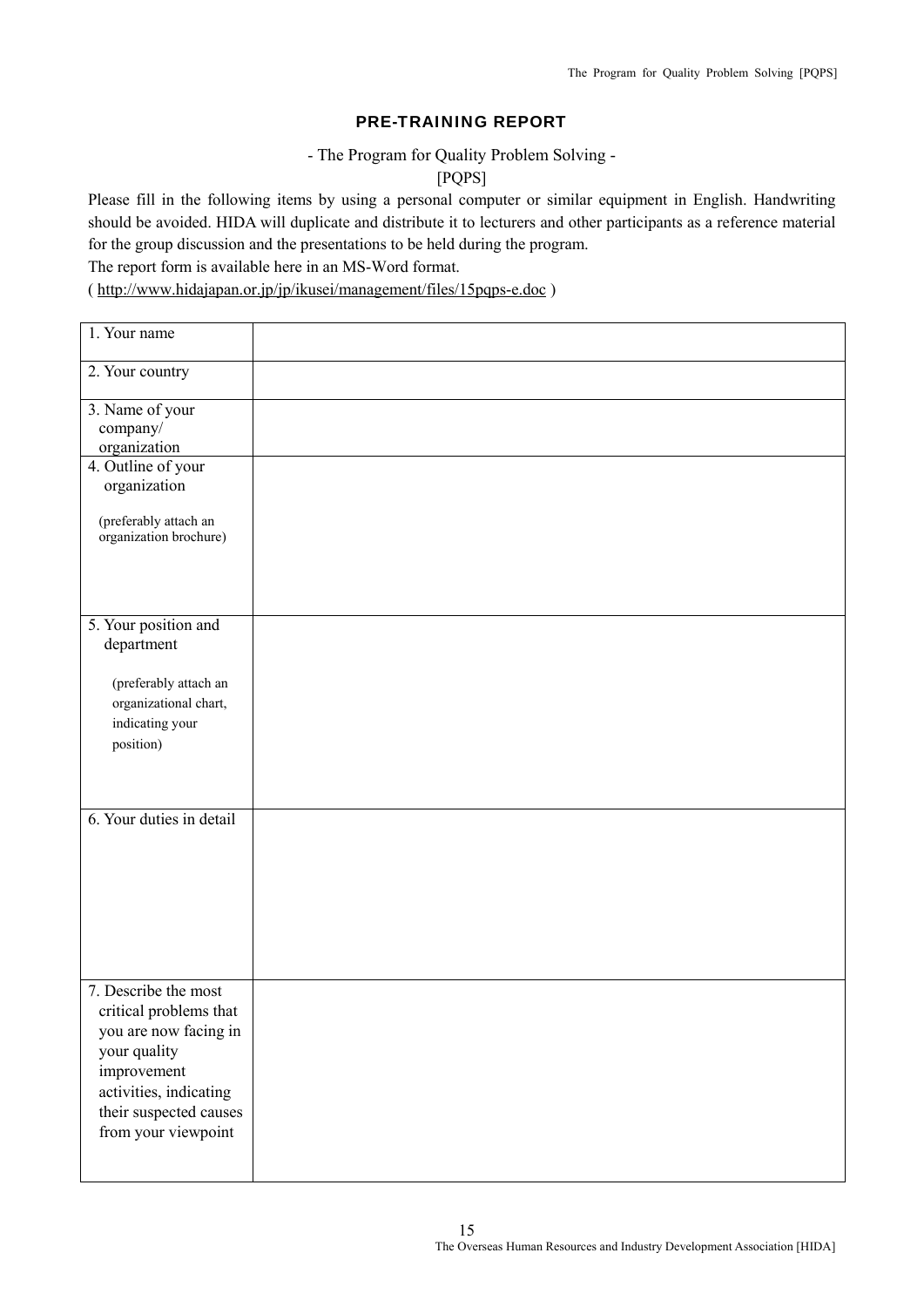#### **READINESS TEST**

In order to participate in the PQPS course and correctly understand its content, a basic knowledge of statistics and the fundamental concepts of quality control are required. **This readiness test is to estimate such knowledge and will be used as part of the reference materials for the screening.** Please read the following sentences carefully and select the right answer on the answer sheet. (If you cannot achieve a score of at least 70% on this test, it will be difficult for you to understand the content of the course or to benefit from its full effects.)

#### **Question 1 : CONCEPT**

Answer "C" (Correct) if the statement is correct, or "F" (Fault) if it is incorrect.

(1) "Quality assurance" means satisfying customers with "free repairs" or "change to a new one" when a customer complains.

(2) In order to avoid customer complaints about defective products, it is necessary for a company to implement 100% inspection.

(3)PDCA is a profound principle in TQM and stands for "Please Don't Change Anything."

(4)In Total Quality Management (TQM) "quality" represents not only quality of function of products but also quality of service and other areas.

(5) TQM activities are executed at production sections and are thus not the concern of the sales or administrative sections.

(6) In TQM, quality is the main focus, so that delivery, cost and other economic factors are not necessarily of concern.

(7) As QC Circle activities are autonomous activities, they must be done outside of working hours and the company doesn't need to pay for them.

(8) The person in charge of the "QC Program" should be the Quality Control Manager and not the Factory Manager.

(9) Past data are not useful in the problem-solving process.

(10) All factual information, even that which is not numerically expressible, like linguistic data, is potentially useful data in the problem-solving process.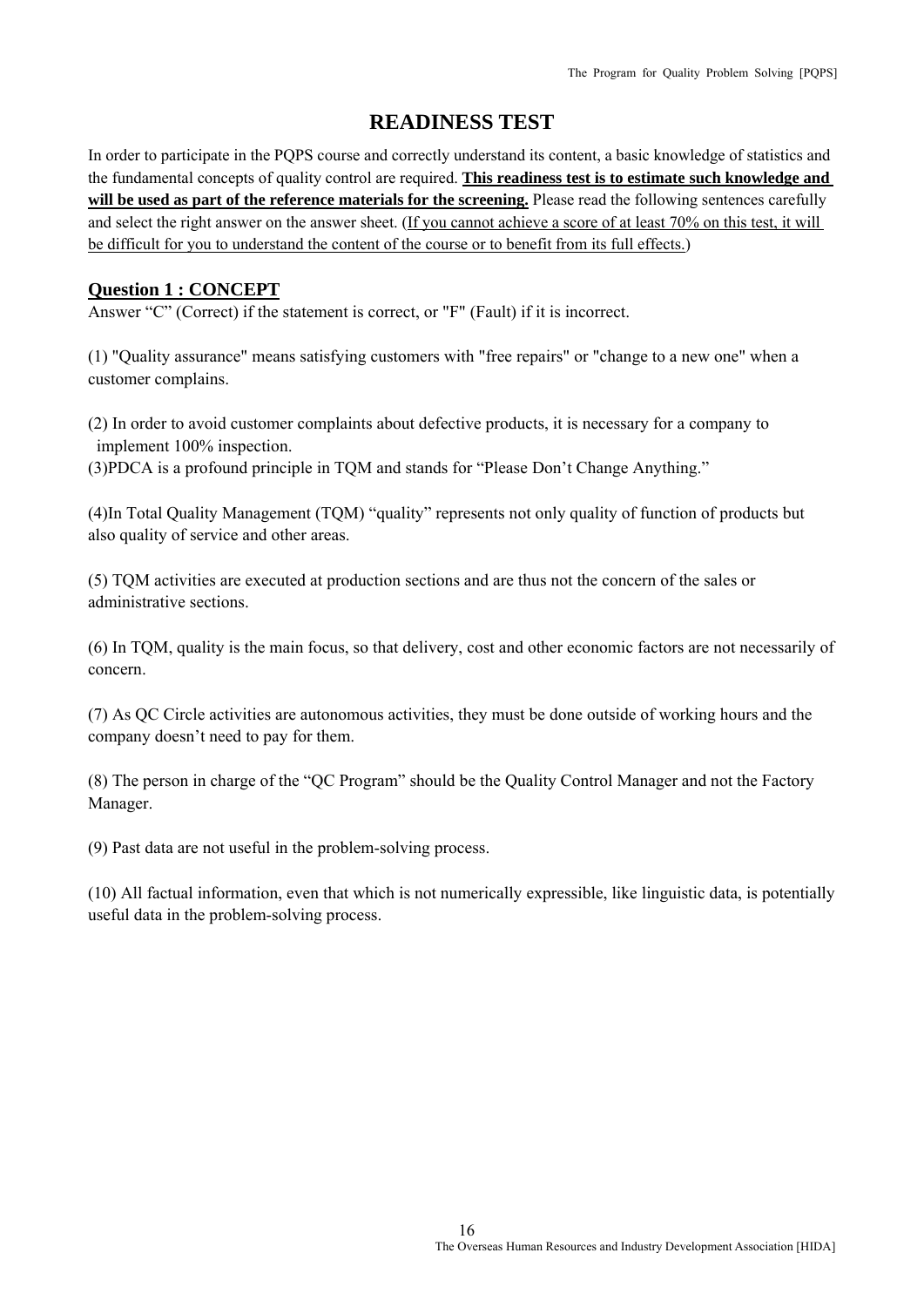#### **Question 2: Ability to Draw Up Diagrams**

The following table is a computation table used when drawing up a Pareto Diagram which is one of the QC tools. Select the correct numbers in cells  $(1) - (5)$  in the table.

| <b>Data Sheet for Pareto Diagram</b> |                      |                     |                                |                          |  |  |  |  |
|--------------------------------------|----------------------|---------------------|--------------------------------|--------------------------|--|--|--|--|
| Type of<br>Defect                    | Number<br>of Defects | Cumulative<br>Total | Percentage of<br>Overall Total | Cumulative<br>Percentage |  |  |  |  |
| A                                    | 72                   | 72                  | 36                             | 36                       |  |  |  |  |
| B                                    | 38                   | 110                 | 19                             | 55                       |  |  |  |  |
| C                                    | 26                   | 136                 | (1)                            | 68                       |  |  |  |  |
| D                                    | 14                   | 150                 | (2)                            | (3)                      |  |  |  |  |
| E                                    | 10                   | (4)                 | 5                              | (5)                      |  |  |  |  |
| Others                               | 40                   | 200                 | 20                             | 100                      |  |  |  |  |
| Total                                | 200                  | 200                 | 100                            | 100                      |  |  |  |  |

**[ a:7 b:13 c: 75 d:80 e: 160 f:165]**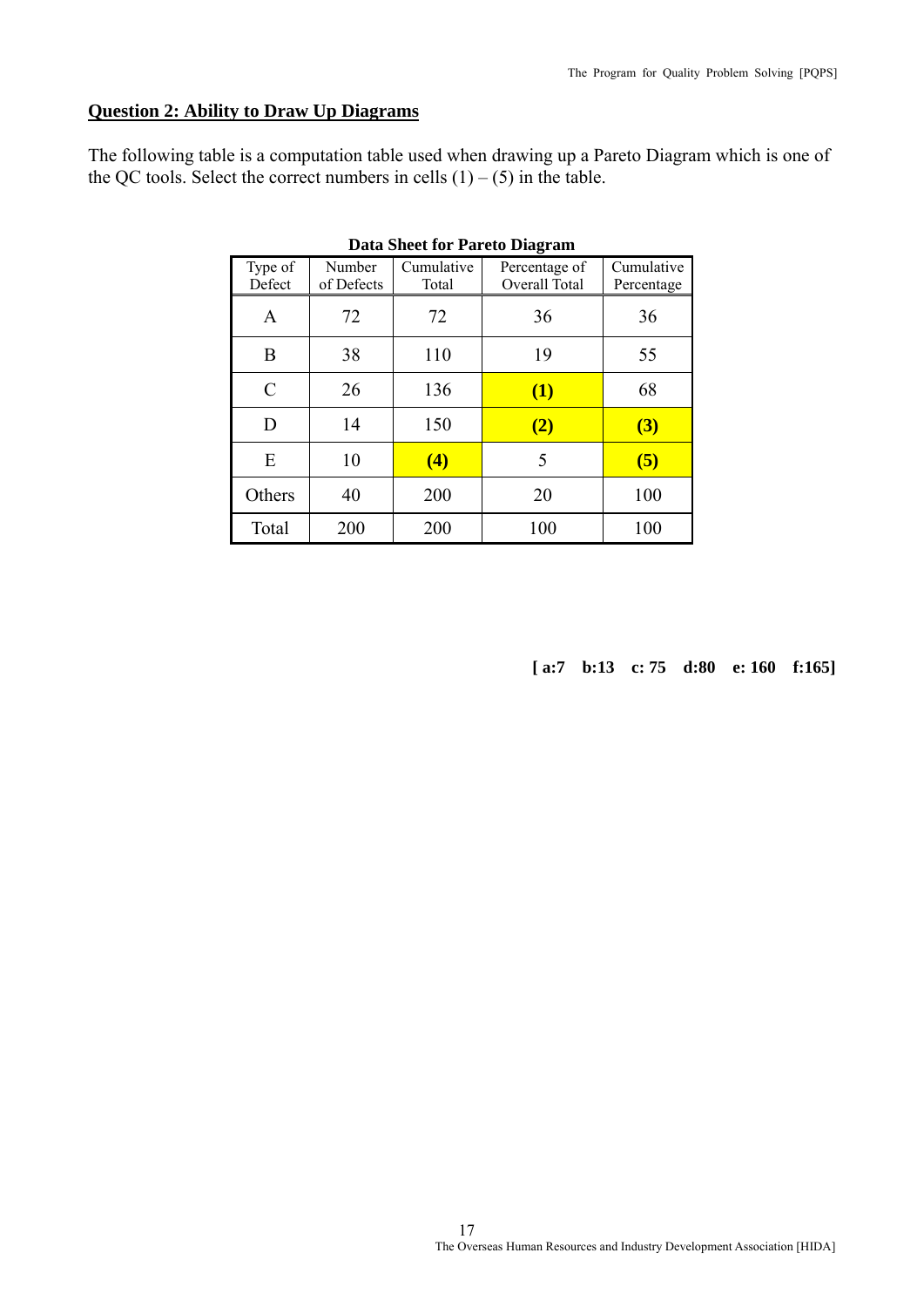#### **Question 3 : Basic Computational Ability which is required to utilize QC tools**

Calculate the following and select the right answer.

1) 
$$
\frac{(13.42 + 13.62 + 13.66 + 13.48 + 13.52 + 13.57) \div 6 =
$$
  
\n2) 
$$
2.523 + 0.005 \times \frac{30}{90} =
$$
  
\n3) 
$$
\frac{1}{100^{2}}(1917 - \frac{1}{7} \times 103^{2}) =
$$
  
\n4) 
$$
\frac{29.86 + 0.577 \times 27.44 =}{29.86 - 0.577 \times 27.44 =
$$
  
\n6) 
$$
\frac{\sqrt{0.669 \times 10^{-2}}}{\sqrt{0.669 \times 10^{-2}} =
$$
  
\n7) 
$$
\frac{0.005 \times \sqrt{(302 - \frac{30^{2}}{90}) \div (90 - 1)} =
$$
  
\n8) 
$$
\frac{2312.02 - \frac{263.2^{2}}{30} =
$$
  
\n9) 
$$
\frac{0.0913}{\sqrt{2.88 \times 0.00840}} =
$$

[**a:** 0.00906 **b:** <sup>2</sup> 4.01 10 <sup>−</sup> × **c:** 0.082 **d:** 0.59 **e:** 2.52467 **f:** 2.88 **g:** 13.545 **h:** 14.03 **i:** 45.69 **j:** 50.00]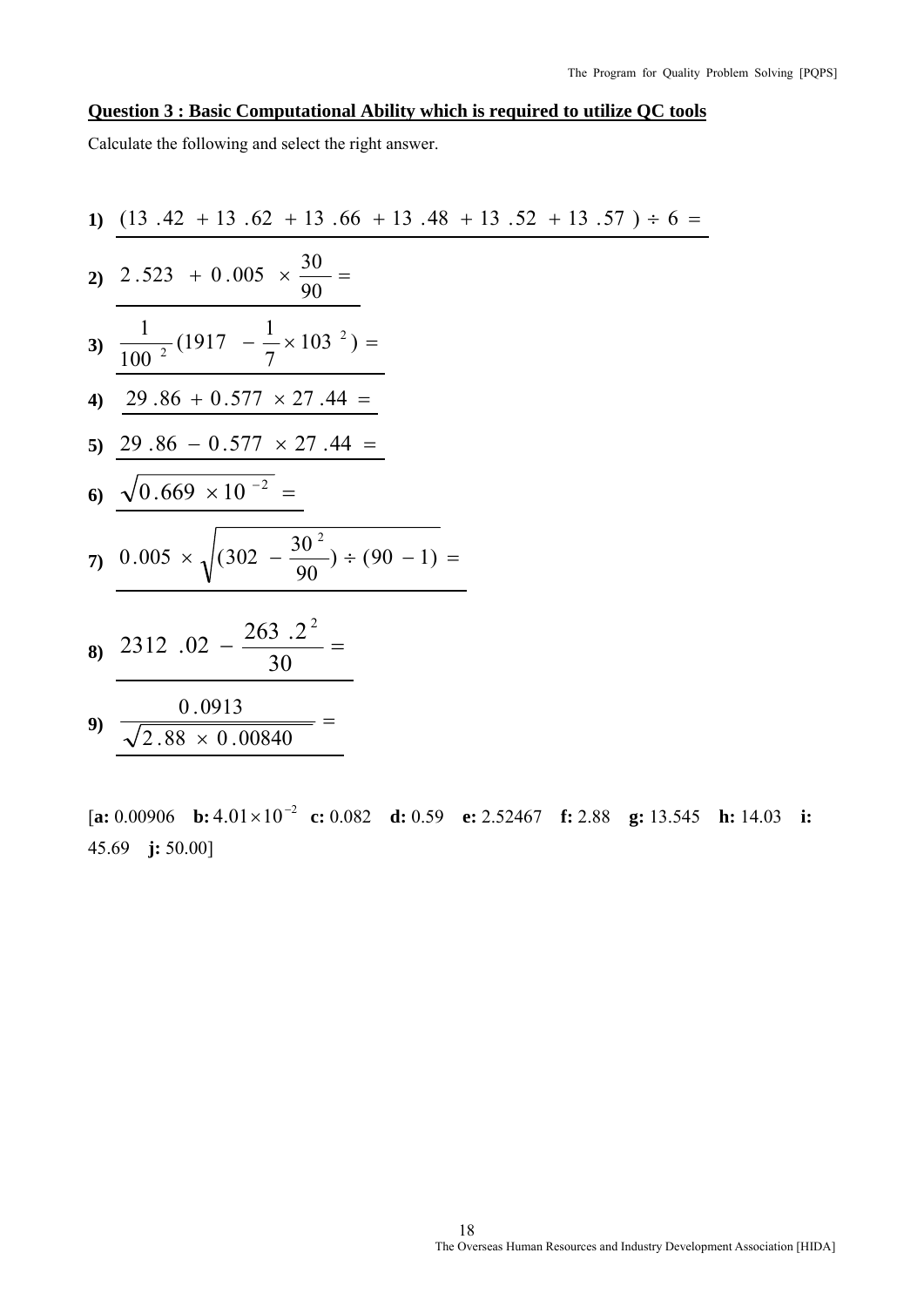#### **Question 4: Mean & Standard Deviation**

Calculate the mean and standard deviation of the next set of data, and select the right answer.

| 1) | $\overline{2}$ | 5  | $\mathbf{1}$               |                     | 3     | $\overline{4}$ |        |        |
|----|----------------|----|----------------------------|---------------------|-------|----------------|--------|--------|
|    |                |    | $\boldsymbol{\mathcal{X}}$ |                     | $s =$ |                |        |        |
|    |                |    |                            |                     | (1)   |                | (2)    |        |
| 2) | 22             | 25 | 21                         | 23                  |       | 24             |        |        |
|    |                |    | $\boldsymbol{\mathcal{X}}$ |                     | $s =$ |                |        |        |
|    |                |    |                            |                     | (3)   |                | (4)    |        |
| 3) | 234562         |    | 234565                     | 234561              |       |                | 234563 | 234564 |
|    |                |    |                            | $\boldsymbol{\chi}$ |       | $s =$          |        |        |
|    |                |    |                            |                     | (5)   |                | (6)    |        |

**[a: 1.56 b: 1.57 c: 1.58 d:3.0 e: 23.0 f: 234563.0 ]**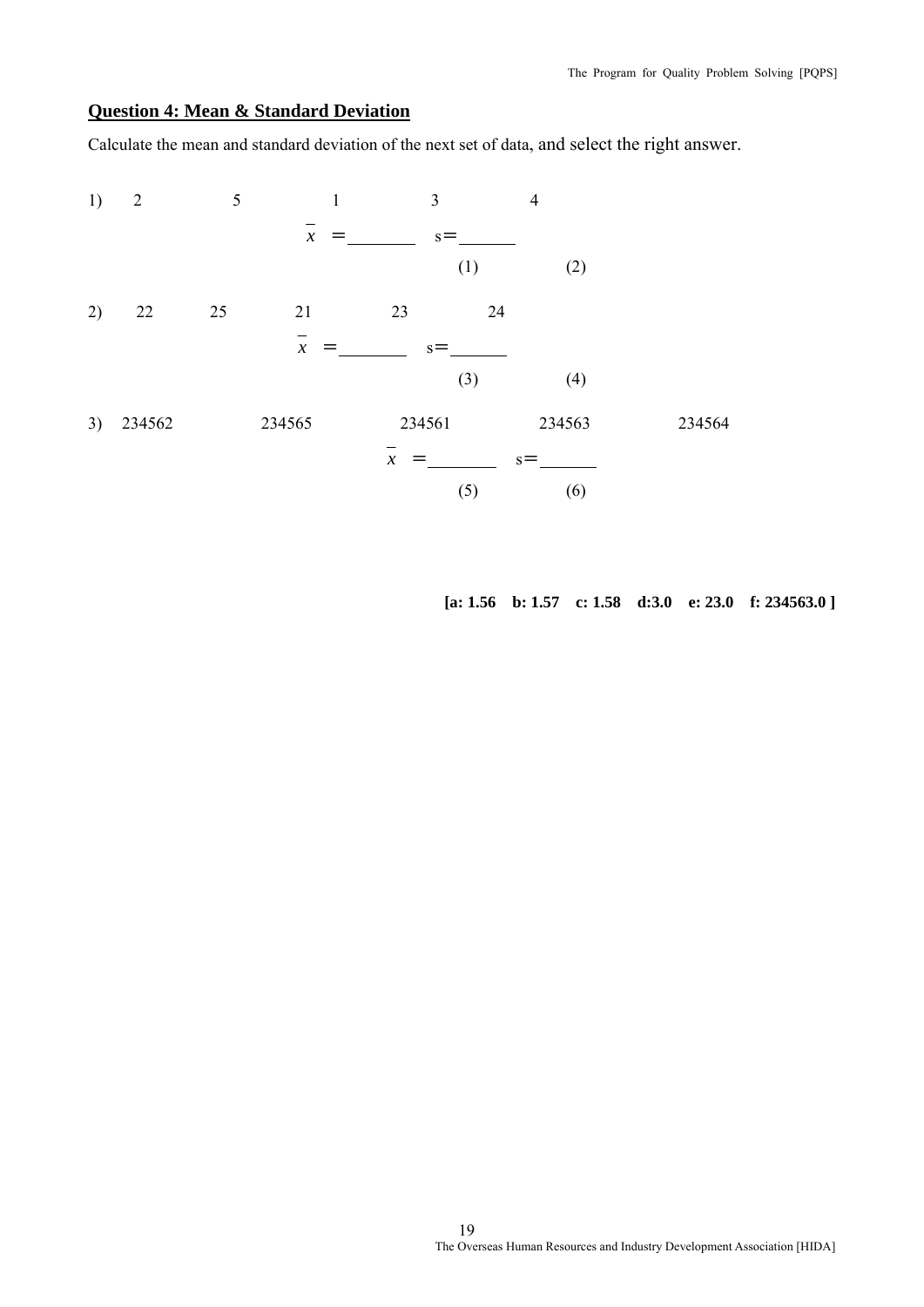#### **Question 5: Ability to Draw a Graph**

Create the same type of graph shown below on the right as "Format" on the "Readiness Test Answer Sheet" by using the given data shown below on the left.

| 1) Data        |      |    |      | Format    |
|----------------|------|----|------|-----------|
| X              | Y    | X  | Y    |           |
| 1              | 35.6 | 14 | 29.8 | 35        |
| $\overline{2}$ | 29.2 | 15 | 31.6 | 30        |
| 3              | 20.2 | 16 | 22.2 | 25        |
| 4              | 39.4 | 17 | 31.2 | 20        |
| 5              | 29.2 | 18 | 28.8 | 15        |
| 6              | 31.4 | 19 | 31.4 | 10        |
| 7              | 23.2 | 20 | 29.6 | 5         |
| 8              | 32.0 | 21 | 39.0 | $\pmb{0}$ |
| 9              | 29.0 | 22 | 19.4 |           |
| 10             | 32.6 | 23 | 34.2 |           |
| 11             | 32.2 | 24 | 32.6 |           |
| 12             | 26.8 | 25 | 28.2 |           |
| 13             | 27.8 |    |      |           |



| $\cdot$                 |    |
|-------------------------|----|
| $\mathbf X$             | Y  |
| 1                       | 1  |
| $\overline{c}$          | 4  |
| $\overline{\mathbf{3}}$ | 9  |
| $\overline{4}$          | 14 |
| $\overline{\mathbf{5}}$ | 22 |
| 6                       | 19 |
| 7                       | 10 |
| 8                       | 5  |
| 9                       | 6  |

2) Data Format

-----------------------------------------------------------------------------------------------------------------------------------------



| X   | Y   | X   | Y   |
|-----|-----|-----|-----|
| 8.6 | 889 | 8.7 | 896 |
| 8.9 | 884 | 8.4 | 894 |
| 8.8 | 874 | 8.2 | 864 |
| 8.8 | 891 | 9.2 | 922 |
| 8.4 | 874 | 8.7 | 909 |
| 8.7 | 886 | 9.4 | 905 |
| 9.2 | 911 |     |     |
| 8.6 | 912 |     |     |
| 9.2 | 895 |     |     |

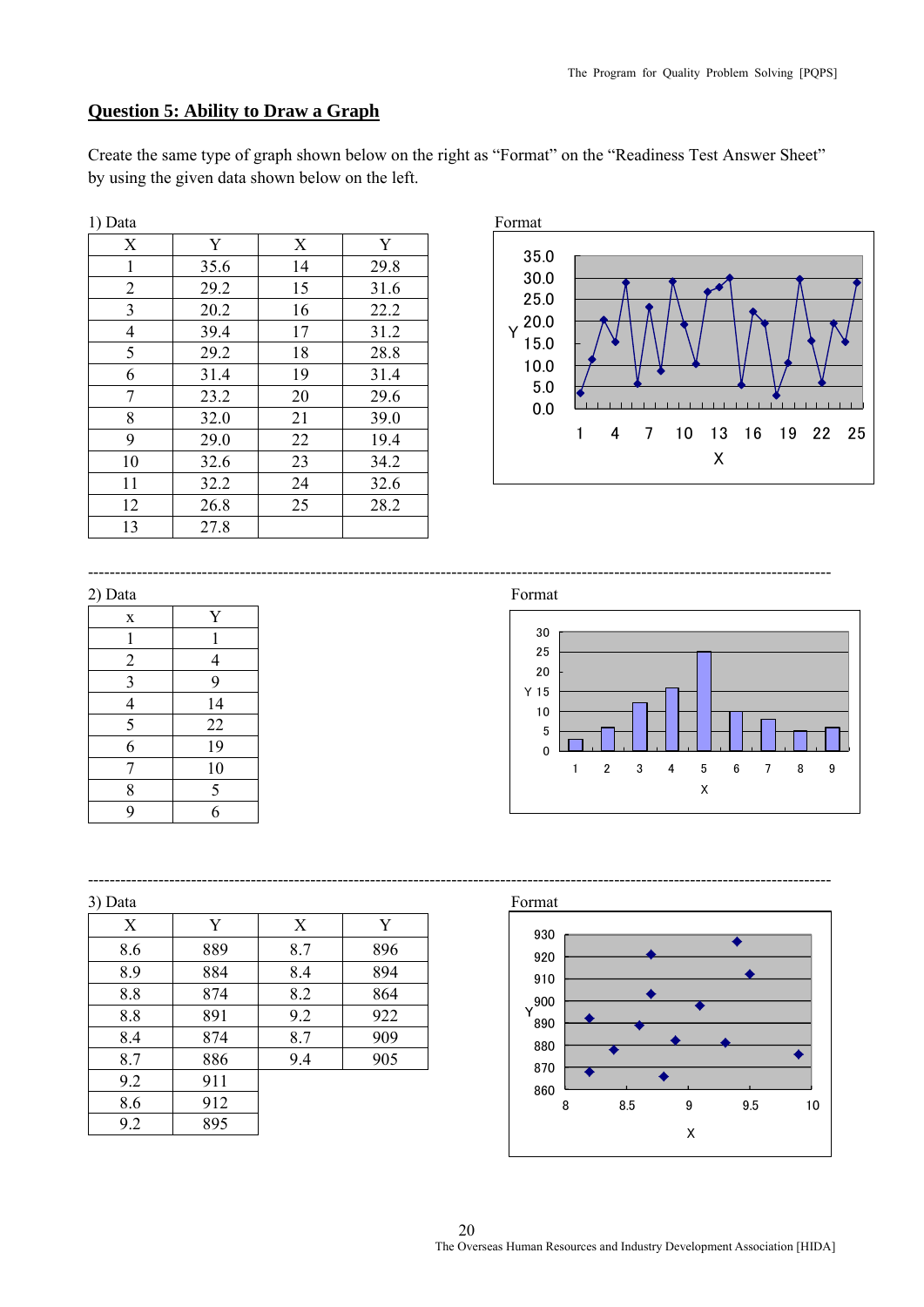#### **Question 6: English Check Sheet**

#### **Complete the following sentences with suitable words.**

#### **<Populations and Samples>**

 In quality control, we try to discover facts by collecting data and then take necessary action based on those facts. The data is not collected as an end in itself, but as a means of finding out the facts behind the data.

 For example, consider a sampling inspection. We take a sample from a lot, carry out measurements on it, and then decide whether we should accept the whole lot or not. Here our concern is not the sample itself, but the

quality of the whole lot. As another example, consider the control of a manufacturing process using an *x* -R

control chart. Our purpose is not to determine the characteristics of the sample taken for drawing the  $\overline{x}$  -R chart.

but to find out what state the process is in.

 The totality of items under consideration is called the *population*. In the first example above, the population is the  $[(1)]$ , and in the second it is the  $[(2)]$ .

 Some people may feel it difficult to regard a "process" as a "population" because while a "lot" is indeed a group of finite individual objects, a "process" itself is not a product at all, but is made up of the 5M's (man, machine, material, method, and measurement).

When we turn our attention to product-making function, we will recognize that the "process" produces unmistakably a group of products. Moreover, the number of products is infinite unless the "process" stops producing them, and for this reason, a process is considered to be an infinite **[(3)]**.

 One or more items taken from a population intended to provide information on the population is called *sample*. Since a  $[(4)]$  is used for estimating the characteristics of the entire population, it should be chosen in such a way as to reflect the characteristics of the population. A commonly-used sampling method is to choose any member of the population with equal probability. This method is called *random sampling*, and a sample taken by random sampling is called a *random sample*.

We obtain **[(5)]** by measuring the characteristics of a sample. Using this data, we draw and inference about the population, and then take some remedial action. However, the measured value of a sample will vary according to the sample taken, making it difficult to decide what action is necessary. Statistical analysis will tell us how to interpret such data.

**[a: data b: lot c: population d: process e: sample]**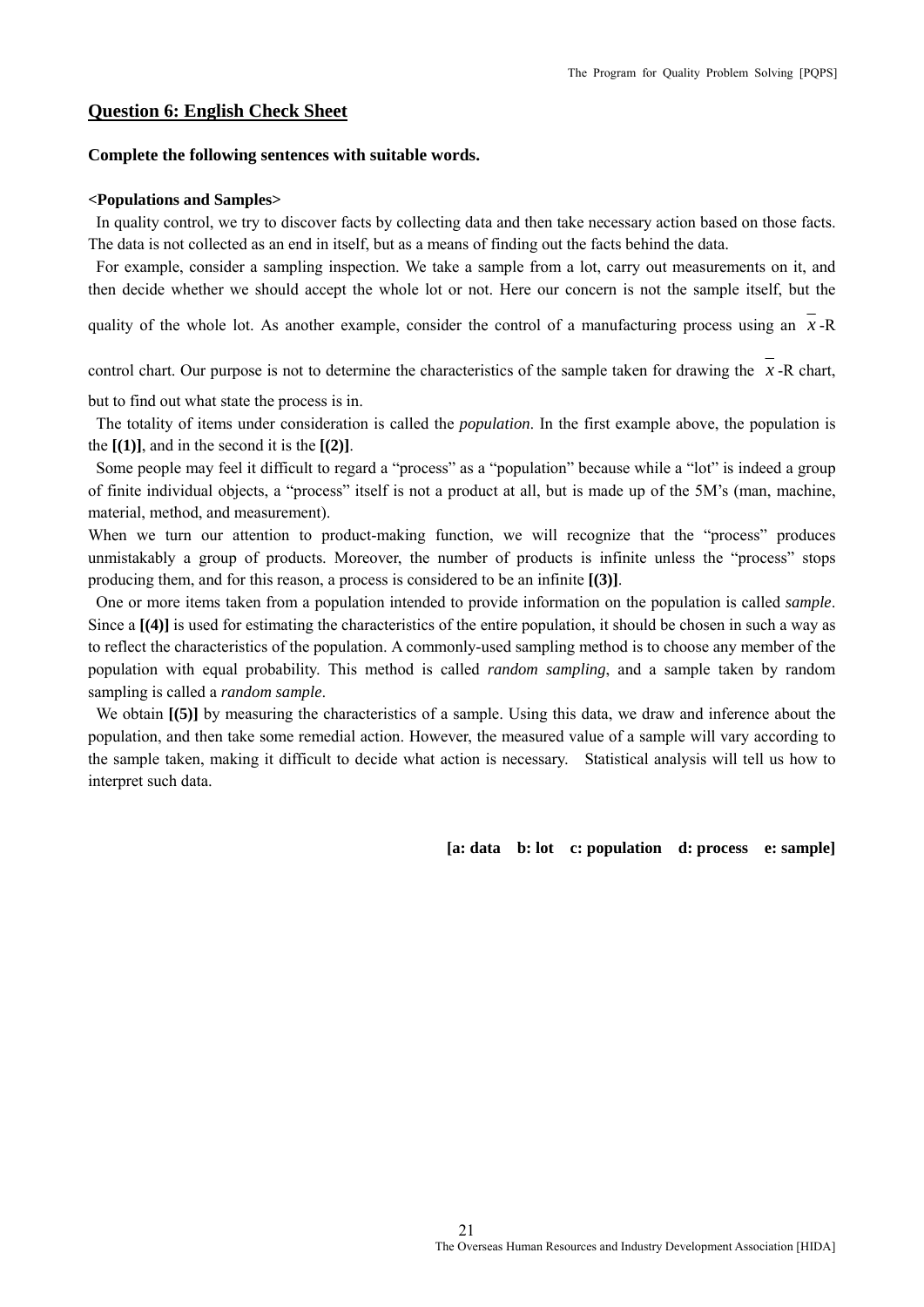| (2)<br>F<br>$\mathbf C$<br>(3)<br>$\mathsf F$<br>$\mathbf C$<br>(4)<br>$\mathsf F$<br>$\mathbf C$<br>F<br>(5)<br>${\bf C}$<br><b>Question 1</b><br>(6)<br>$\mathsf F$<br>$\mathbf C$<br>(7)<br>F<br>$\mathbf C$<br>(8)<br>$\mathsf F$<br>$\mathbf C$<br>F<br>(9)<br>$\mathbf C$<br>(10)<br>F<br>$\mathbf C$<br>(1)<br>$\sf b$<br>f<br>d<br>$\mathsf a$<br>${\bf c}$<br>$\mathsf{e}% _{t}\left( t\right)$<br>(2)<br>$\mathsf f$<br>$\sf b$<br>${\sf d}$<br>$\mathsf a$<br>$\mathbf{e}% _{t}\left( t\right)$<br>${\bf c}$<br>(3)<br>$\mathsf f$<br>Question 2<br>$\sf b$<br>${\sf d}$<br>$\mathsf{e}% _{t}\left( t\right)$<br>$\mathsf a$<br>${\bf c}$<br>(4)<br>$\mathsf f$<br>$\sf b$<br>${\sf d}$<br>$\mathsf{e}% _{t}\left( t\right)$<br>$\mathsf a$<br>$\mathbf c$<br>(5)<br>$\mathsf f$<br>$\sf b$<br>${\sf d}$<br>$\mathsf{e}% _{t}\left( t\right)$<br>$\mathsf a$<br>$\mathbf c$<br>(1)<br>$\mathsf f$<br>$\mathbf i$<br>j<br>$\mathsf b$<br>d<br>h<br>a<br>$\mathbf C$<br>${\bf e}$<br>g<br>(2)<br>$\mathsf f$<br>î.<br>j<br>$\mathsf b$<br>h<br>d<br>$\mathsf{e}% _{t}\left( t\right)$<br>$\mathsf a$<br>$\mathbf C$<br>$\mathsf g$<br>(3)<br>$\mathsf f$<br>$\mathbf{j}$<br>$\mathbf i$<br>$\sf b$<br>${\sf d}$<br>h<br>$\mathbf{e}% _{t}\left( t\right)$<br>$\mathsf a$<br>$\mathbf C$<br>g<br>(4)<br>$\mathsf f$<br>$\sf b$<br>i.<br>j<br>${\sf d}$<br>h<br>$\mathsf{e}% _{t}\left( t\right)$<br>$\mathsf a$<br>$\mathbf C$<br>$\mathsf g$<br>$\mathsf f$<br>Question 3<br>(5)<br>î.<br>j<br>$\sf b$<br>h<br>d<br>$\mathsf a$<br>$\mathbf c$<br>$\mathsf{e}% _{t}\left( t\right)$<br>$\mathsf g$<br>(6)<br>$\mathsf f$<br>$\mathbf{1}$<br>$\mathbf{j}$<br>$\sf b$<br>${\sf d}$<br>h<br>$\mathbf{a}$<br>$\mathbf{C}^-$<br>$\mathsf{e}% _{t}\left( t\right)$<br>$\mathbf{g}$<br>(7)<br>$\mathsf f$<br>$\mathsf b$<br>i.<br>j<br>${\sf d}$<br>h<br>$\mathsf{a}$<br>$\mathbf{c}$<br>$\mathbf{e}$<br>$\mathsf g$<br>$\mathsf f$<br>(8)<br>$\mathbf i$<br>j<br>$\mathsf b$<br>${\sf d}$<br>h<br>$\mathbf{e}$<br>$\mathsf{a}$<br>$\mathtt{C}$<br>$\mathsf g$<br>(9)<br>j<br>$\mathsf f$<br>$\mathbf i$<br>$\mathsf b$<br>${\sf d}$<br>h<br>$\mathsf{a}$<br>$\mathbf c$<br>$\mathbf{e}$<br>$\mathsf g$<br>$\mathsf{f}$<br>(1)<br>$\mathsf b$<br>${\sf d}$<br>$\mathsf{e}% _{t}\left( t\right)$<br>$\mathsf a$<br>$\mathbf{C}$<br>(2)<br>$\mathsf{f}$<br>${\sf d}$<br>$\mathsf b$<br>$\mathbf{e}$<br>$\mathsf a$<br>$\mathtt{C}$<br>(3)<br>$\mathsf{f}$<br>$\sf b$<br>${\sf d}$<br>$\mathsf{e}% _{t}\left( t\right)$<br>$\mathsf a$<br>$\mathbf{C}$<br>Question 4<br>(4)<br>$\mathsf f$<br>$\sf b$<br>${\sf d}$<br>$\mathsf{e}% _{t}\left( t\right)$<br>$\mathsf a$<br>$\mathbf{C}$<br>$\mathsf f$<br>(5)<br>$\mathsf b$<br>$\mathsf d$<br>$\mathbf{e}% _{t}\left( t\right)$<br>$\mathsf a$<br>${\bf c}$<br>(6)<br>$\mathsf f$<br>$\mathsf b$<br>${\sf d}$<br>$\mathsf a$<br>$\mathbf{e}$<br>${\bf c}$ |  |     |   |             |  |  | U<br><b>T</b> |  |  |
|----------------------------------------------------------------------------------------------------------------------------------------------------------------------------------------------------------------------------------------------------------------------------------------------------------------------------------------------------------------------------------------------------------------------------------------------------------------------------------------------------------------------------------------------------------------------------------------------------------------------------------------------------------------------------------------------------------------------------------------------------------------------------------------------------------------------------------------------------------------------------------------------------------------------------------------------------------------------------------------------------------------------------------------------------------------------------------------------------------------------------------------------------------------------------------------------------------------------------------------------------------------------------------------------------------------------------------------------------------------------------------------------------------------------------------------------------------------------------------------------------------------------------------------------------------------------------------------------------------------------------------------------------------------------------------------------------------------------------------------------------------------------------------------------------------------------------------------------------------------------------------------------------------------------------------------------------------------------------------------------------------------------------------------------------------------------------------------------------------------------------------------------------------------------------------------------------------------------------------------------------------------------------------------------------------------------------------------------------------------------------------------------------------------------------------------------------------------------------------------------------------------------------------------------------------------------------------------------------------------------------------------------------------------------------------------------------------------------------------------------------------------------------------------------------------------------------------------------------------------------------------------------------------|--|-----|---|-------------|--|--|---------------|--|--|
|                                                                                                                                                                                                                                                                                                                                                                                                                                                                                                                                                                                                                                                                                                                                                                                                                                                                                                                                                                                                                                                                                                                                                                                                                                                                                                                                                                                                                                                                                                                                                                                                                                                                                                                                                                                                                                                                                                                                                                                                                                                                                                                                                                                                                                                                                                                                                                                                                                                                                                                                                                                                                                                                                                                                                                                                                                                                                                          |  | (1) | F | $\mathbf C$ |  |  |               |  |  |
|                                                                                                                                                                                                                                                                                                                                                                                                                                                                                                                                                                                                                                                                                                                                                                                                                                                                                                                                                                                                                                                                                                                                                                                                                                                                                                                                                                                                                                                                                                                                                                                                                                                                                                                                                                                                                                                                                                                                                                                                                                                                                                                                                                                                                                                                                                                                                                                                                                                                                                                                                                                                                                                                                                                                                                                                                                                                                                          |  |     |   |             |  |  |               |  |  |
|                                                                                                                                                                                                                                                                                                                                                                                                                                                                                                                                                                                                                                                                                                                                                                                                                                                                                                                                                                                                                                                                                                                                                                                                                                                                                                                                                                                                                                                                                                                                                                                                                                                                                                                                                                                                                                                                                                                                                                                                                                                                                                                                                                                                                                                                                                                                                                                                                                                                                                                                                                                                                                                                                                                                                                                                                                                                                                          |  |     |   |             |  |  |               |  |  |
|                                                                                                                                                                                                                                                                                                                                                                                                                                                                                                                                                                                                                                                                                                                                                                                                                                                                                                                                                                                                                                                                                                                                                                                                                                                                                                                                                                                                                                                                                                                                                                                                                                                                                                                                                                                                                                                                                                                                                                                                                                                                                                                                                                                                                                                                                                                                                                                                                                                                                                                                                                                                                                                                                                                                                                                                                                                                                                          |  |     |   |             |  |  |               |  |  |
|                                                                                                                                                                                                                                                                                                                                                                                                                                                                                                                                                                                                                                                                                                                                                                                                                                                                                                                                                                                                                                                                                                                                                                                                                                                                                                                                                                                                                                                                                                                                                                                                                                                                                                                                                                                                                                                                                                                                                                                                                                                                                                                                                                                                                                                                                                                                                                                                                                                                                                                                                                                                                                                                                                                                                                                                                                                                                                          |  |     |   |             |  |  |               |  |  |
|                                                                                                                                                                                                                                                                                                                                                                                                                                                                                                                                                                                                                                                                                                                                                                                                                                                                                                                                                                                                                                                                                                                                                                                                                                                                                                                                                                                                                                                                                                                                                                                                                                                                                                                                                                                                                                                                                                                                                                                                                                                                                                                                                                                                                                                                                                                                                                                                                                                                                                                                                                                                                                                                                                                                                                                                                                                                                                          |  |     |   |             |  |  |               |  |  |
|                                                                                                                                                                                                                                                                                                                                                                                                                                                                                                                                                                                                                                                                                                                                                                                                                                                                                                                                                                                                                                                                                                                                                                                                                                                                                                                                                                                                                                                                                                                                                                                                                                                                                                                                                                                                                                                                                                                                                                                                                                                                                                                                                                                                                                                                                                                                                                                                                                                                                                                                                                                                                                                                                                                                                                                                                                                                                                          |  |     |   |             |  |  |               |  |  |
|                                                                                                                                                                                                                                                                                                                                                                                                                                                                                                                                                                                                                                                                                                                                                                                                                                                                                                                                                                                                                                                                                                                                                                                                                                                                                                                                                                                                                                                                                                                                                                                                                                                                                                                                                                                                                                                                                                                                                                                                                                                                                                                                                                                                                                                                                                                                                                                                                                                                                                                                                                                                                                                                                                                                                                                                                                                                                                          |  |     |   |             |  |  |               |  |  |
|                                                                                                                                                                                                                                                                                                                                                                                                                                                                                                                                                                                                                                                                                                                                                                                                                                                                                                                                                                                                                                                                                                                                                                                                                                                                                                                                                                                                                                                                                                                                                                                                                                                                                                                                                                                                                                                                                                                                                                                                                                                                                                                                                                                                                                                                                                                                                                                                                                                                                                                                                                                                                                                                                                                                                                                                                                                                                                          |  |     |   |             |  |  |               |  |  |
|                                                                                                                                                                                                                                                                                                                                                                                                                                                                                                                                                                                                                                                                                                                                                                                                                                                                                                                                                                                                                                                                                                                                                                                                                                                                                                                                                                                                                                                                                                                                                                                                                                                                                                                                                                                                                                                                                                                                                                                                                                                                                                                                                                                                                                                                                                                                                                                                                                                                                                                                                                                                                                                                                                                                                                                                                                                                                                          |  |     |   |             |  |  |               |  |  |
|                                                                                                                                                                                                                                                                                                                                                                                                                                                                                                                                                                                                                                                                                                                                                                                                                                                                                                                                                                                                                                                                                                                                                                                                                                                                                                                                                                                                                                                                                                                                                                                                                                                                                                                                                                                                                                                                                                                                                                                                                                                                                                                                                                                                                                                                                                                                                                                                                                                                                                                                                                                                                                                                                                                                                                                                                                                                                                          |  |     |   |             |  |  |               |  |  |
|                                                                                                                                                                                                                                                                                                                                                                                                                                                                                                                                                                                                                                                                                                                                                                                                                                                                                                                                                                                                                                                                                                                                                                                                                                                                                                                                                                                                                                                                                                                                                                                                                                                                                                                                                                                                                                                                                                                                                                                                                                                                                                                                                                                                                                                                                                                                                                                                                                                                                                                                                                                                                                                                                                                                                                                                                                                                                                          |  |     |   |             |  |  |               |  |  |
|                                                                                                                                                                                                                                                                                                                                                                                                                                                                                                                                                                                                                                                                                                                                                                                                                                                                                                                                                                                                                                                                                                                                                                                                                                                                                                                                                                                                                                                                                                                                                                                                                                                                                                                                                                                                                                                                                                                                                                                                                                                                                                                                                                                                                                                                                                                                                                                                                                                                                                                                                                                                                                                                                                                                                                                                                                                                                                          |  |     |   |             |  |  |               |  |  |
|                                                                                                                                                                                                                                                                                                                                                                                                                                                                                                                                                                                                                                                                                                                                                                                                                                                                                                                                                                                                                                                                                                                                                                                                                                                                                                                                                                                                                                                                                                                                                                                                                                                                                                                                                                                                                                                                                                                                                                                                                                                                                                                                                                                                                                                                                                                                                                                                                                                                                                                                                                                                                                                                                                                                                                                                                                                                                                          |  |     |   |             |  |  |               |  |  |
|                                                                                                                                                                                                                                                                                                                                                                                                                                                                                                                                                                                                                                                                                                                                                                                                                                                                                                                                                                                                                                                                                                                                                                                                                                                                                                                                                                                                                                                                                                                                                                                                                                                                                                                                                                                                                                                                                                                                                                                                                                                                                                                                                                                                                                                                                                                                                                                                                                                                                                                                                                                                                                                                                                                                                                                                                                                                                                          |  |     |   |             |  |  |               |  |  |
|                                                                                                                                                                                                                                                                                                                                                                                                                                                                                                                                                                                                                                                                                                                                                                                                                                                                                                                                                                                                                                                                                                                                                                                                                                                                                                                                                                                                                                                                                                                                                                                                                                                                                                                                                                                                                                                                                                                                                                                                                                                                                                                                                                                                                                                                                                                                                                                                                                                                                                                                                                                                                                                                                                                                                                                                                                                                                                          |  |     |   |             |  |  |               |  |  |
|                                                                                                                                                                                                                                                                                                                                                                                                                                                                                                                                                                                                                                                                                                                                                                                                                                                                                                                                                                                                                                                                                                                                                                                                                                                                                                                                                                                                                                                                                                                                                                                                                                                                                                                                                                                                                                                                                                                                                                                                                                                                                                                                                                                                                                                                                                                                                                                                                                                                                                                                                                                                                                                                                                                                                                                                                                                                                                          |  |     |   |             |  |  |               |  |  |
|                                                                                                                                                                                                                                                                                                                                                                                                                                                                                                                                                                                                                                                                                                                                                                                                                                                                                                                                                                                                                                                                                                                                                                                                                                                                                                                                                                                                                                                                                                                                                                                                                                                                                                                                                                                                                                                                                                                                                                                                                                                                                                                                                                                                                                                                                                                                                                                                                                                                                                                                                                                                                                                                                                                                                                                                                                                                                                          |  |     |   |             |  |  |               |  |  |
|                                                                                                                                                                                                                                                                                                                                                                                                                                                                                                                                                                                                                                                                                                                                                                                                                                                                                                                                                                                                                                                                                                                                                                                                                                                                                                                                                                                                                                                                                                                                                                                                                                                                                                                                                                                                                                                                                                                                                                                                                                                                                                                                                                                                                                                                                                                                                                                                                                                                                                                                                                                                                                                                                                                                                                                                                                                                                                          |  |     |   |             |  |  |               |  |  |
|                                                                                                                                                                                                                                                                                                                                                                                                                                                                                                                                                                                                                                                                                                                                                                                                                                                                                                                                                                                                                                                                                                                                                                                                                                                                                                                                                                                                                                                                                                                                                                                                                                                                                                                                                                                                                                                                                                                                                                                                                                                                                                                                                                                                                                                                                                                                                                                                                                                                                                                                                                                                                                                                                                                                                                                                                                                                                                          |  |     |   |             |  |  |               |  |  |
|                                                                                                                                                                                                                                                                                                                                                                                                                                                                                                                                                                                                                                                                                                                                                                                                                                                                                                                                                                                                                                                                                                                                                                                                                                                                                                                                                                                                                                                                                                                                                                                                                                                                                                                                                                                                                                                                                                                                                                                                                                                                                                                                                                                                                                                                                                                                                                                                                                                                                                                                                                                                                                                                                                                                                                                                                                                                                                          |  |     |   |             |  |  |               |  |  |
|                                                                                                                                                                                                                                                                                                                                                                                                                                                                                                                                                                                                                                                                                                                                                                                                                                                                                                                                                                                                                                                                                                                                                                                                                                                                                                                                                                                                                                                                                                                                                                                                                                                                                                                                                                                                                                                                                                                                                                                                                                                                                                                                                                                                                                                                                                                                                                                                                                                                                                                                                                                                                                                                                                                                                                                                                                                                                                          |  |     |   |             |  |  |               |  |  |
|                                                                                                                                                                                                                                                                                                                                                                                                                                                                                                                                                                                                                                                                                                                                                                                                                                                                                                                                                                                                                                                                                                                                                                                                                                                                                                                                                                                                                                                                                                                                                                                                                                                                                                                                                                                                                                                                                                                                                                                                                                                                                                                                                                                                                                                                                                                                                                                                                                                                                                                                                                                                                                                                                                                                                                                                                                                                                                          |  |     |   |             |  |  |               |  |  |
|                                                                                                                                                                                                                                                                                                                                                                                                                                                                                                                                                                                                                                                                                                                                                                                                                                                                                                                                                                                                                                                                                                                                                                                                                                                                                                                                                                                                                                                                                                                                                                                                                                                                                                                                                                                                                                                                                                                                                                                                                                                                                                                                                                                                                                                                                                                                                                                                                                                                                                                                                                                                                                                                                                                                                                                                                                                                                                          |  |     |   |             |  |  |               |  |  |
|                                                                                                                                                                                                                                                                                                                                                                                                                                                                                                                                                                                                                                                                                                                                                                                                                                                                                                                                                                                                                                                                                                                                                                                                                                                                                                                                                                                                                                                                                                                                                                                                                                                                                                                                                                                                                                                                                                                                                                                                                                                                                                                                                                                                                                                                                                                                                                                                                                                                                                                                                                                                                                                                                                                                                                                                                                                                                                          |  |     |   |             |  |  |               |  |  |
|                                                                                                                                                                                                                                                                                                                                                                                                                                                                                                                                                                                                                                                                                                                                                                                                                                                                                                                                                                                                                                                                                                                                                                                                                                                                                                                                                                                                                                                                                                                                                                                                                                                                                                                                                                                                                                                                                                                                                                                                                                                                                                                                                                                                                                                                                                                                                                                                                                                                                                                                                                                                                                                                                                                                                                                                                                                                                                          |  |     |   |             |  |  |               |  |  |
|                                                                                                                                                                                                                                                                                                                                                                                                                                                                                                                                                                                                                                                                                                                                                                                                                                                                                                                                                                                                                                                                                                                                                                                                                                                                                                                                                                                                                                                                                                                                                                                                                                                                                                                                                                                                                                                                                                                                                                                                                                                                                                                                                                                                                                                                                                                                                                                                                                                                                                                                                                                                                                                                                                                                                                                                                                                                                                          |  |     |   |             |  |  |               |  |  |
|                                                                                                                                                                                                                                                                                                                                                                                                                                                                                                                                                                                                                                                                                                                                                                                                                                                                                                                                                                                                                                                                                                                                                                                                                                                                                                                                                                                                                                                                                                                                                                                                                                                                                                                                                                                                                                                                                                                                                                                                                                                                                                                                                                                                                                                                                                                                                                                                                                                                                                                                                                                                                                                                                                                                                                                                                                                                                                          |  |     |   |             |  |  |               |  |  |
|                                                                                                                                                                                                                                                                                                                                                                                                                                                                                                                                                                                                                                                                                                                                                                                                                                                                                                                                                                                                                                                                                                                                                                                                                                                                                                                                                                                                                                                                                                                                                                                                                                                                                                                                                                                                                                                                                                                                                                                                                                                                                                                                                                                                                                                                                                                                                                                                                                                                                                                                                                                                                                                                                                                                                                                                                                                                                                          |  |     |   |             |  |  |               |  |  |
|                                                                                                                                                                                                                                                                                                                                                                                                                                                                                                                                                                                                                                                                                                                                                                                                                                                                                                                                                                                                                                                                                                                                                                                                                                                                                                                                                                                                                                                                                                                                                                                                                                                                                                                                                                                                                                                                                                                                                                                                                                                                                                                                                                                                                                                                                                                                                                                                                                                                                                                                                                                                                                                                                                                                                                                                                                                                                                          |  |     |   |             |  |  |               |  |  |

## **Readiness Test Answer Sheets**

Question1-4, 6: Please circle the correct answer. Question5: Please make graphs on the sheet.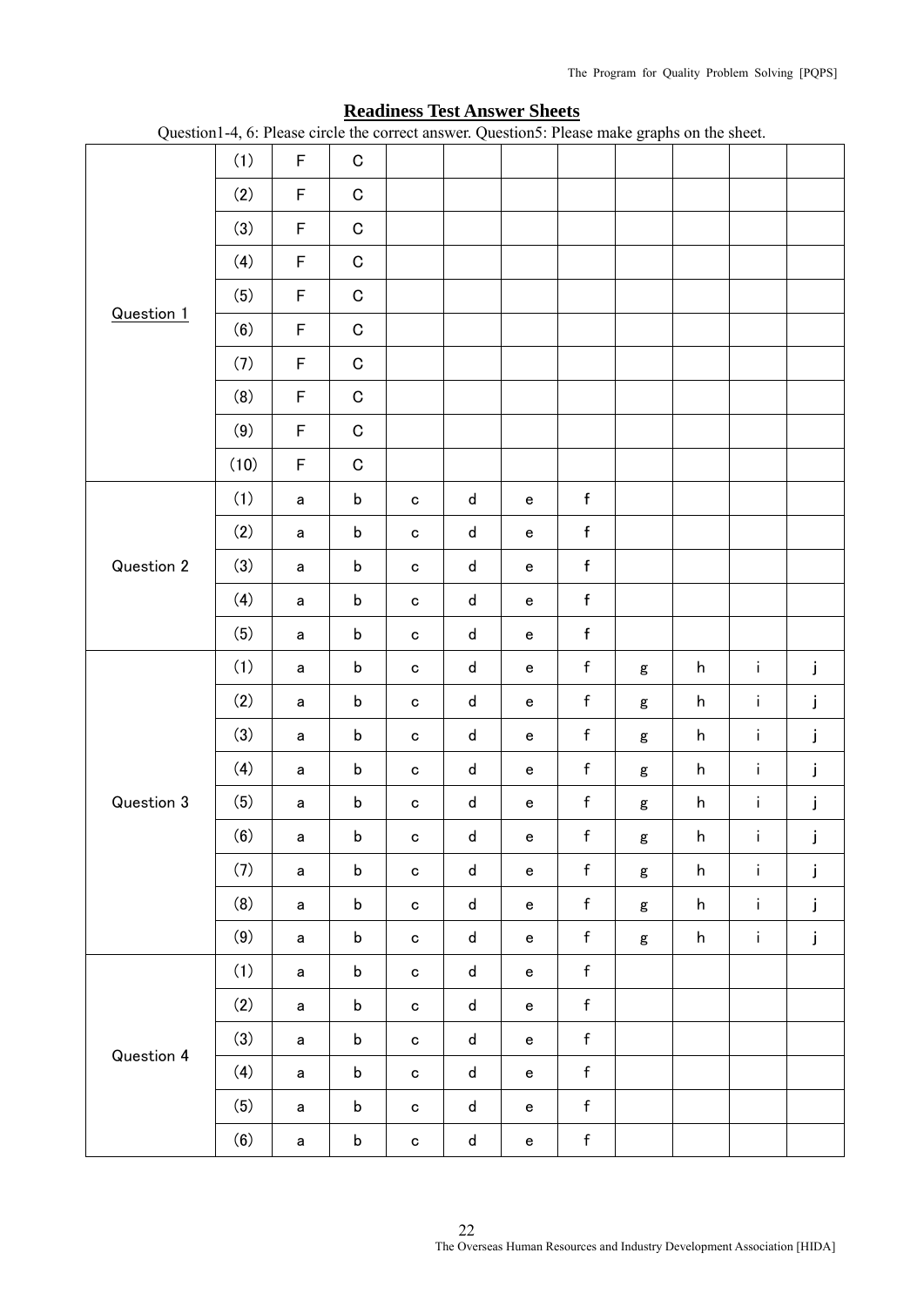

**Readiness Test Answer Sheets** 

23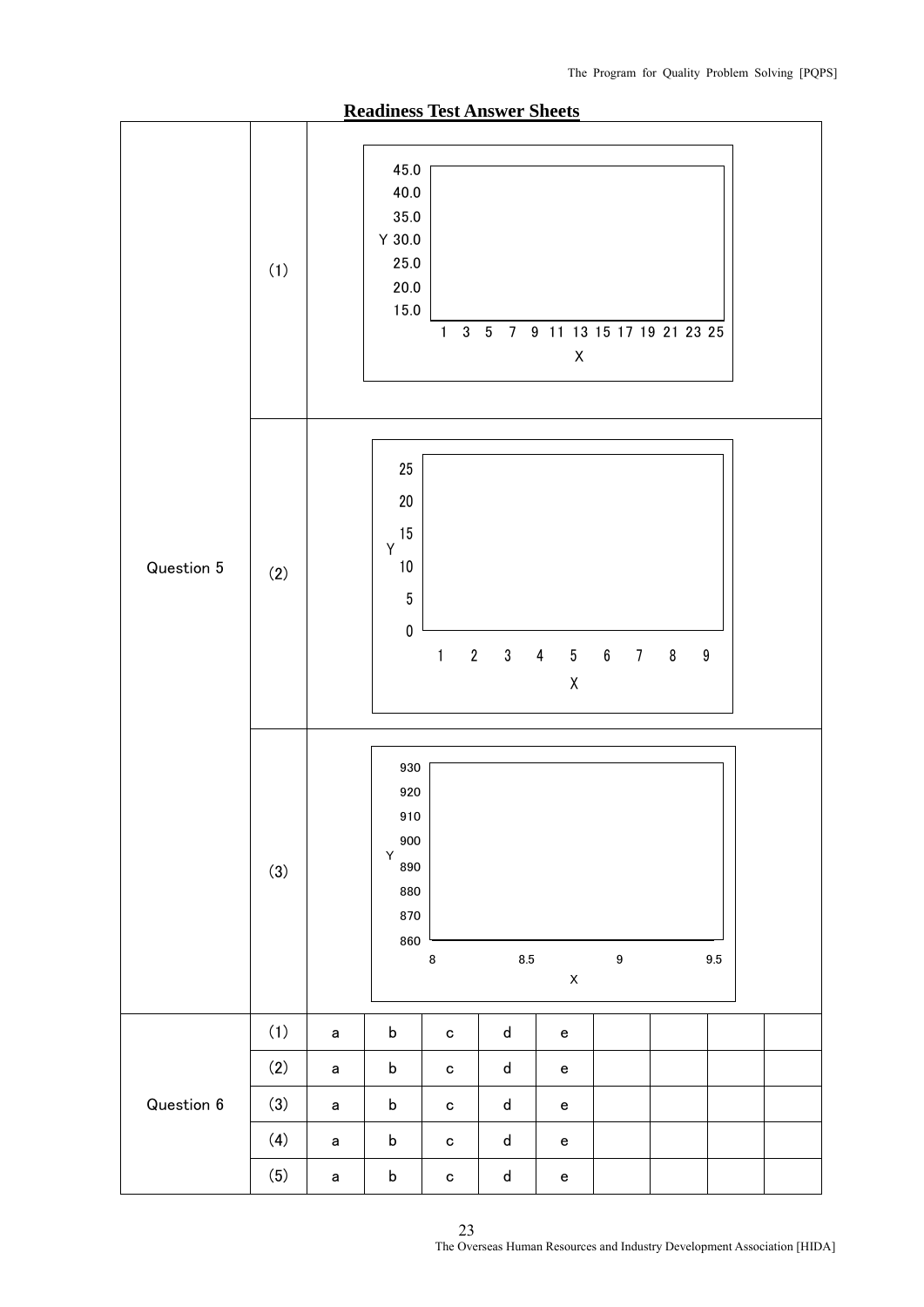# 2W English

#### **About the Benefits of Management Training Program**

Concerning the benefits of the management training program, please answer the following questions. Your individual answers will remain confidential.

The report form is available here in an MS-Word format

( http://www.hidajapan.or.jp/jp/ikusei/training/doc01.html#koka )

Name of training course (may be in acronym names, such as SHOP and PQM):

Country:

Company name:

Name of person filling out questionnaire form (representative of organization):

Job title of person filling out questionnaire form (representative of organization):

Names of participants of the training program:

Question 1:

The management training program receives financial support from Official Development Assistance (ODA). Is there a difference in benefits by utilizing the HIDA training program compared to other cases where a training program on the same subject is provided by your own or an external agency of human resource development? Tick the following statement that applies to you (multiple answers allowed).

 $\Box$ Understanding in the subject of the training program increases further.

□Motivation improves further.

□Understanding of Japan increases further.

□Communication ability improves further.

 $\Box$  The stability of the work force in the company improves further.

 $\Box$  Others:  $\lceil$ 

Question 2:

Are you going to use what is learned from the HIDA training in your company after the participants return? Tick the following statement that applies to you.

□Yes, I am. □No, I am not.